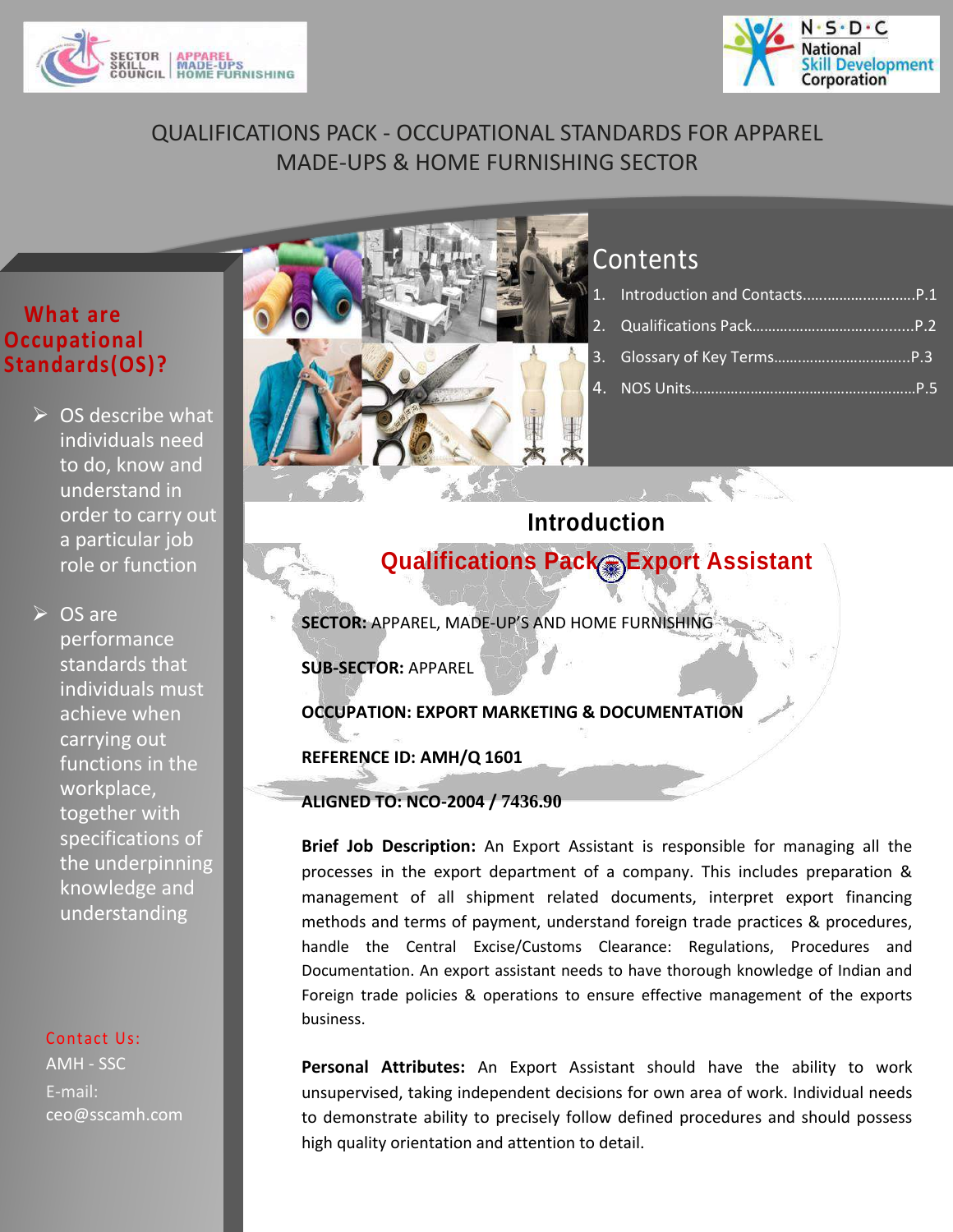



| <b>Qualifications Pack Code</b> | <b>AMH/Q 1601</b>                                     |                         |          |
|---------------------------------|-------------------------------------------------------|-------------------------|----------|
| <b>Job Role</b>                 |                                                       | <b>Export Assistant</b> |          |
| <b>Credits (NSQF)</b>           | <b>TBD</b>                                            | <b>Version number</b>   | 1.0      |
| <b>Sector</b>                   | Apparel, Made-Up's and<br><b>Home Furnishing</b>      | <b>Drafted on</b>       | 08/08/14 |
| Sub-sector                      | <b>Apparel</b>                                        | Last reviewed on        | 17/10/14 |
| <b>Occupation</b>               | <b>Export Marketing &amp;</b><br><b>Documentation</b> | Next review date        | 30/12/15 |

| <b>Job Role</b>                                 | <b>Export Assistant</b>                                                                                                                                                                                                                                                                                                                                                                                      |
|-------------------------------------------------|--------------------------------------------------------------------------------------------------------------------------------------------------------------------------------------------------------------------------------------------------------------------------------------------------------------------------------------------------------------------------------------------------------------|
| <b>Role Description</b>                         | To manage export related operations & documentation                                                                                                                                                                                                                                                                                                                                                          |
| <b>NSQF level</b>                               | 4                                                                                                                                                                                                                                                                                                                                                                                                            |
| <b>Minimum Educational Qualifications</b>       | 12 <sup>th</sup> standard, preferably                                                                                                                                                                                                                                                                                                                                                                        |
| <b>Maximum Educational Qualifications</b>       | N/A                                                                                                                                                                                                                                                                                                                                                                                                          |
| <b>Training</b>                                 | Training in export marketing cocedures & documentation                                                                                                                                                                                                                                                                                                                                                       |
| (Suggested but not mandatory)                   |                                                                                                                                                                                                                                                                                                                                                                                                              |
| <b>Experience</b>                               | Preferably1-2 years of work experience in export department                                                                                                                                                                                                                                                                                                                                                  |
| <b>National Occupational Standards</b><br>(NOS) | Compulsory:<br><b>AMH/N 1601 (Manage export marketing operations)</b><br>1.<br><b>AMH/N 1602 (Carry out export processes&amp;complete</b><br>2.<br>documentation)<br>3.<br>AMH/N 1603 (Comply with industry and organisational<br>requirements)<br>AMH/N 1604 (Analyze foreign trade logistics)<br>4.1<br>5.<br>AMH/N 1605 (Maintain health, safety and security at<br>workplace)<br><b>Optional:</b><br>N/A |
| <b>Performance Criteria</b>                     | As described in the relevant OS units                                                                                                                                                                                                                                                                                                                                                                        |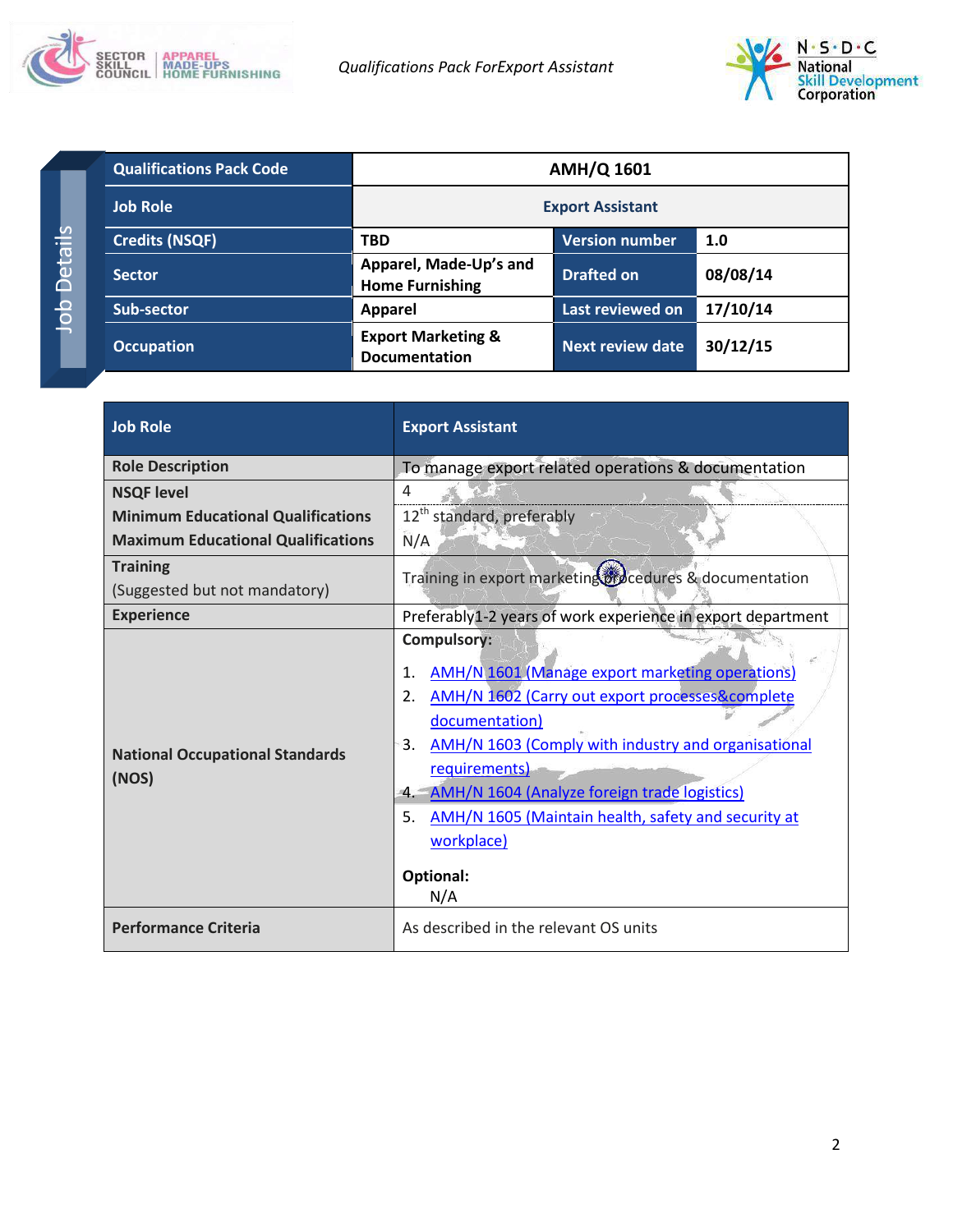



#### <span id="page-2-0"></span>**Glossary of Key Terms Table 1: Glossary of Key Terms**

|             | <b>Keywords / Terms</b>    | <b>Description</b>                                                          |
|-------------|----------------------------|-----------------------------------------------------------------------------|
|             | Sector                     | Sector is a conglomeration of different business operations having similar  |
| Definitions |                            | businesses and interests. It may also be defined asa distinct subset of the |
|             |                            | economy whose components share similar characteristics and interests.       |
|             | Sub-sector                 | Sub-sector is derived from a further breakdown based on the                 |
|             |                            | characteristics and interests of its components.                            |
|             | Vertical                   | Vertical may exist within a sub-sector representing different domain areas  |
|             |                            | or the client industries served by the industry.                            |
|             | Occupation                 | Occupation is a set of job roles, which perform similar/related set of      |
|             |                            | functions in an industry.                                                   |
|             | Function                   | Function is an activity necessary for achieving the key purpose of the      |
|             |                            | sector, occupation, or area of work, which can be carried out by a person   |
|             |                            | or a group of persons. Functions are identified through functional analysis |
|             |                            | and form the basis of OS.                                                   |
|             | Sub-functions              | Sub-functions are sub-activities essential to fulfill the achieving the     |
|             |                            | objectives of the function.                                                 |
|             | Job role                   | Job role defines a unique set of functions that together form a unique      |
|             |                            | employment opportunity in an organization.                                  |
|             | Occupational               | OS specify the standards of performance an individual must achieve when     |
|             | Standards (OS)             | carrying out a function in the workplace, together with the knowledge and   |
|             |                            | understanding they need to meet that standard consistently.                 |
|             |                            | Occupational Standards are applicable both in the Indian and global         |
|             |                            | contexts.                                                                   |
|             | Performance                | Performance Criteria are statements that together specify the standard of   |
|             | Criteria                   | performance required when carrying out a task.                              |
|             |                            |                                                                             |
|             | National                   | NOS are Occupational Standards which apply uniquely in the Indian           |
|             | Occupational               | context.                                                                    |
|             | Standards (NOS)            |                                                                             |
|             | <b>Qualifications Pack</b> | Qualifications Pack Code is a unique reference code that identifies a       |
|             | Code                       | qualifications pack.                                                        |
|             | Qualifications             | Qualifications Pack comprises the set of OS, together with the              |
|             | Pack(QP)                   | educational, training and other criteria required to perform a job role. A  |
|             |                            | Qualifications Pack is assigned a unique qualification pack code.           |
|             | Unit Code                  | Unit Code is a unique identifier for an OS unit, which can be denoted with  |
|             |                            | either an 'O' or an 'N'.                                                    |
|             | Unit Title                 | Unit Title gives a clear overall statement about what the incumbent         |
|             |                            | should be able to do.                                                       |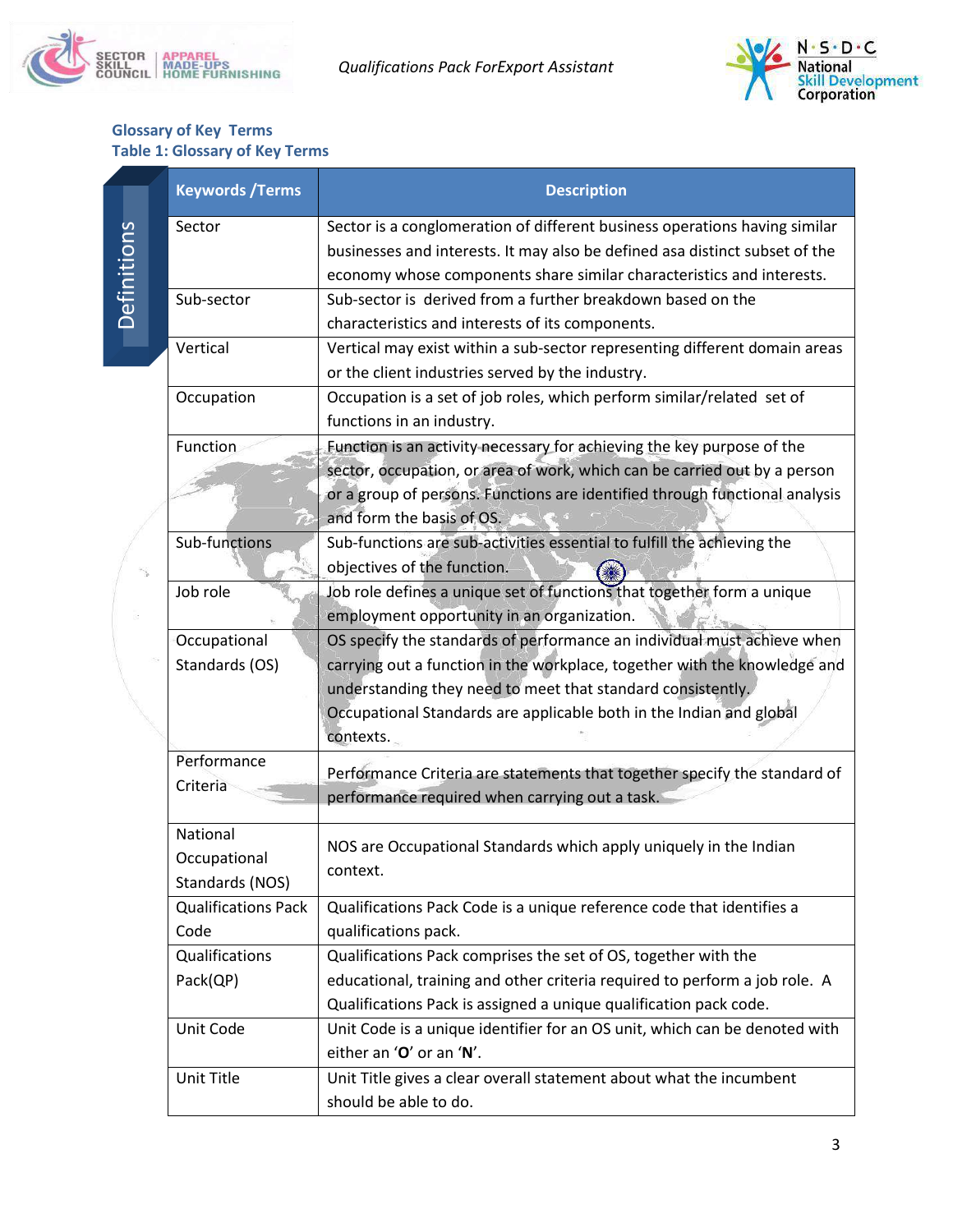



| Description             | Description gives a short summary of the unit content. This would be         |
|-------------------------|------------------------------------------------------------------------------|
|                         | helpful to anyone searching on a database to verify that this is the         |
|                         | appropriate OS they are looking for.                                         |
| Scope                   | Scope is the set of statements specifying the range of variables that an     |
|                         | individual may have to deal with in carrying out the function which have a   |
|                         | critical impact on the quality of performance required.                      |
| Knowledge and           | Knowledge and Understanding are statements which together specify the        |
| Understanding           | technical, generic, professional and organizational specific knowledge that  |
|                         | an individual needs in order to perform to the required standard.            |
| Organizational          | Organizational Context includes the way the organization is structured       |
| Context                 | and how it operates, including the extent of operative knowledge             |
|                         | managers have of their relevant areas of responsibility.                     |
| Technical               | Technical Knowledge is the specific knowledge needed to accomplish           |
| Knowledge               | specific designated responsibilities.                                        |
|                         |                                                                              |
| Core Skills/Generic     | Core Skills or Generic Skills are a group of skills that are key to learning |
| <b>Skills</b>           | and working in today's world. These skills are typically needed in any work  |
|                         | environment. In the context of the OS, these include communication           |
|                         | related skills that are applicable to moscupp roles.                         |
| Helpdesk                | Helpdesk is an entity to which the customers will report their IT problems.  |
|                         | IT Service Helpdesk Attendant is responsible for managing the helpdesk.      |
| <b>Keywords / Terms</b> | <b>Description</b>                                                           |
| <b>SSC</b>              | Sector Skill Council                                                         |
| OS                      | <b>Occupational Standard(s)</b>                                              |
| <b>NOS</b>              | National Occupational Standard(s)                                            |
| QP                      | <b>Qualifications Pack</b>                                                   |
| UGC                     | <b>University Grants Commission</b>                                          |
|                         |                                                                              |
| <b>MHRD</b>             | Ministry of Human Resource Development                                       |
| MoLE                    | Ministry of Labor and Employment                                             |
| <b>NVEQF</b>            | National Vocational Education Qualifications Framework                       |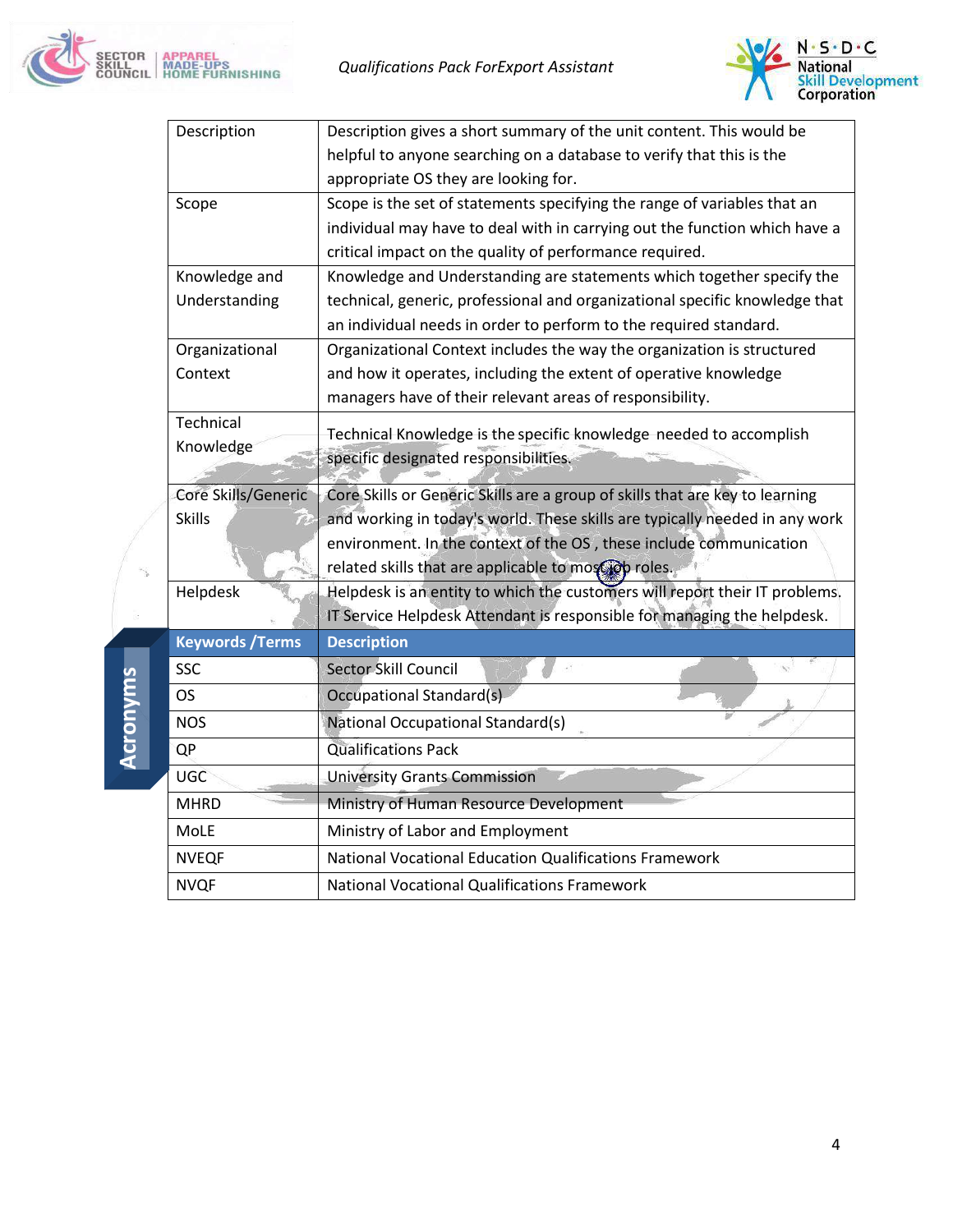





# **National Occupational Standard**

---------------------------------------------------------------------------------------------------------------------------------------



<span id="page-4-0"></span>**Overview** 

This unit is about managing the export marketing operations.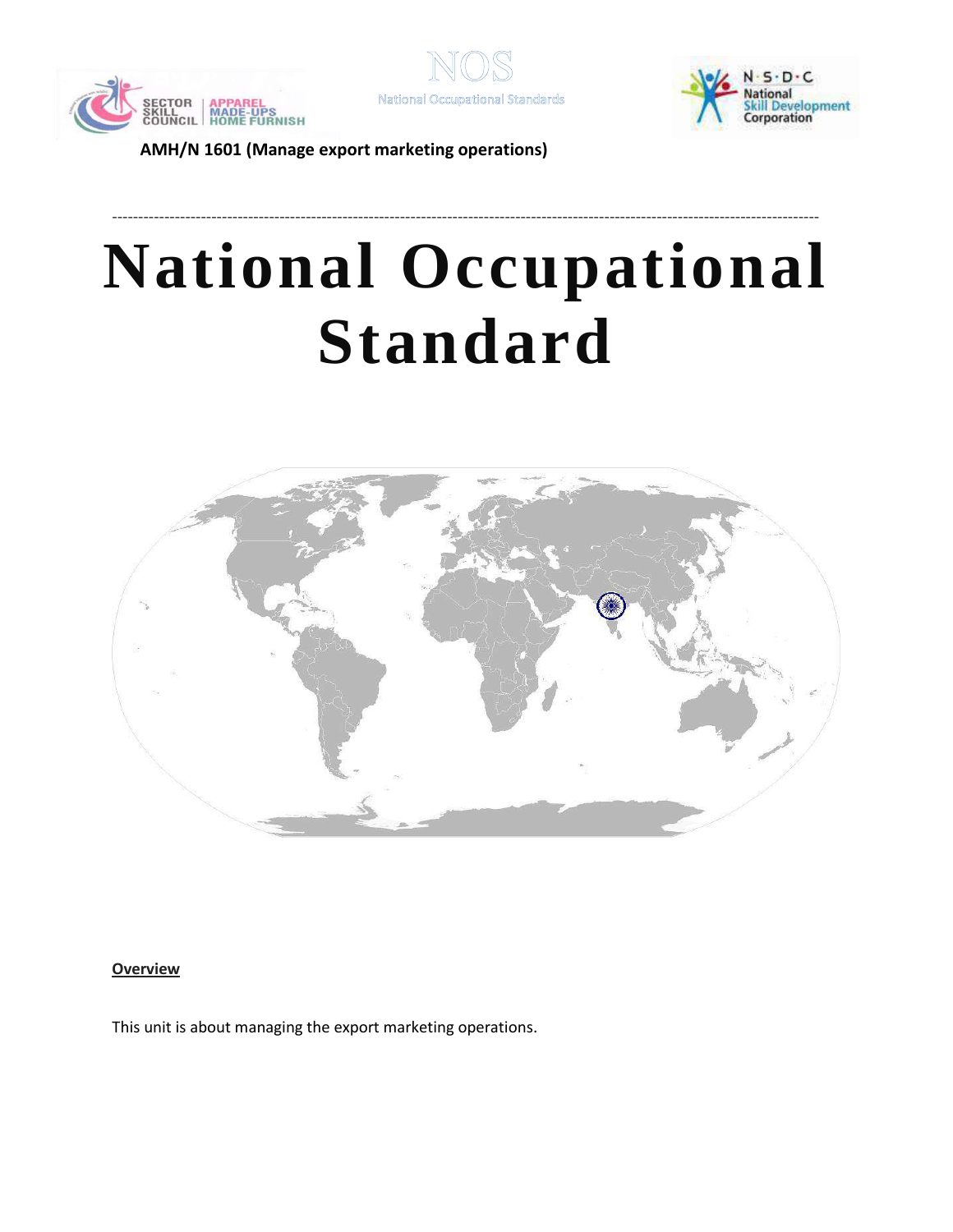





|                                  | <b>AIVIH/IN 1601 (IVIANA</b> |   |
|----------------------------------|------------------------------|---|
|                                  | <b>Unit Code</b>             | А |
|                                  | <b>Unit Title</b>            | Ñ |
|                                  | (Task)                       |   |
|                                  | <b>Description</b>           | T |
|                                  | <b>Scope</b>                 | Τ |
|                                  | Performance Criteria (PC)    |   |
|                                  | <b>Element</b>               | P |
|                                  | <b>Framework of</b>          | Т |
|                                  | <b>Export</b>                |   |
|                                  | <b>Marketing</b>             |   |
|                                  | <b>Management</b>            |   |
| ouepuels, leuoliegnopo, leuoliei |                              |   |
|                                  |                              |   |
|                                  |                              |   |

| <b>Unit Code</b>                           | <b>AMH/N1601</b>                                                                                              |  |
|--------------------------------------------|---------------------------------------------------------------------------------------------------------------|--|
| <b>Unit Title</b><br>(Task)                | <b>Manage export marketing operations</b>                                                                     |  |
| <b>Description</b>                         | This unit is about managing the various export marketing operations                                           |  |
| <b>Scope</b>                               | This unit/task covers the following:                                                                          |  |
|                                            | Framework of Export Marketing Management                                                                      |  |
| Performance Criteria (PC) w.r.t. the Scope |                                                                                                               |  |
| <b>Element</b>                             | <b>Performance Criteria</b>                                                                                   |  |
| <b>Framework of</b>                        | To be competent, you must be able to:                                                                         |  |
| <b>Export</b>                              | Analyze the export marketing business & the operations involved<br>PC1.                                       |  |
| <b>Marketing</b>                           | PC <sub>2</sub> .<br>Interpret the export marketing terms & understand the processes involved                 |  |
| <b>Management</b>                          | PC <sub>3</sub> .<br>Apply export-market entry strategies                                                     |  |
|                                            | Analyze the factors that affect cost in export marketing<br>PC4.                                              |  |
|                                            | PC5.<br>Be adept in understanding foreign currencies & conversion                                             |  |
|                                            | Be updated on current market trade in respect of various foreign currencies<br>PC6.                           |  |
|                                            | Manage the export distribution across geography<br><b>PC7.</b>                                                |  |
|                                            | Understand the Institutional Framework for Export Promotional Council &<br>PC8.                               |  |
|                                            | <b>World Trade Organization</b><br>Coordinate with Export Promotional Council/Ministry of commerce & Industry |  |
|                                            | PC9.<br>for affiliation & documentation formalities                                                           |  |
|                                            | PC10. Understand & interpret the various export schemes                                                       |  |
|                                            | PC11. Interpret Export Financing Methods and Terms of Payment                                                 |  |
|                                            | PC12. Carry out Export Credit and Foreign Exchange Risk Management                                            |  |
|                                            | PC13. Apply export promotional strategies where appropriate                                                   |  |
|                                            | PC14. Carry out all export marketing functions effectively                                                    |  |
| <b>Knowledge and Understanding (K)</b>     |                                                                                                               |  |
| Organizational<br>А.                       | You need to know and understand:                                                                              |  |
| <b>Context</b>                             | your organization's policies, procedures, guidelines and standards<br>KA1.                                    |  |
| (Knowledge of                              | Safe working practices and organisational procedures<br>KA2.                                                  |  |
| the company/                               | Quality systems and other processes practiced in the organization<br>KA3.                                     |  |
| organization and                           | Types of problems with quality and how to report them to appropriate people<br>KA4.                           |  |
| its processes)                             | The importance of complying with written instructions<br>KA5.                                                 |  |
|                                            | KA6.<br>Reporting procedure in case of faults in own/other processes                                          |  |
|                                            | who to refer problems to when they are outside the limit of your authority<br>KA7.                            |  |
|                                            | your organization's tools, templates and processes for export marketing<br>KA8.                               |  |
|                                            | related operations                                                                                            |  |
| <b>B.</b> Technical                        | You need to know and understand:                                                                              |  |
| Knowledge                                  | Concept & Framework of Export Marketing Management<br>KB1.                                                    |  |
|                                            | " What is Export Marketing Management                                                                         |  |
|                                            | Impact of Technology: Internet Marketing                                                                      |  |
|                                            | <b>Entrepreneurial Approaches to Export Marketing</b>                                                         |  |
|                                            | Selection of Export-Markets / Products                                                                        |  |
|                                            | <b>Export- Market Entry Strategies</b>                                                                        |  |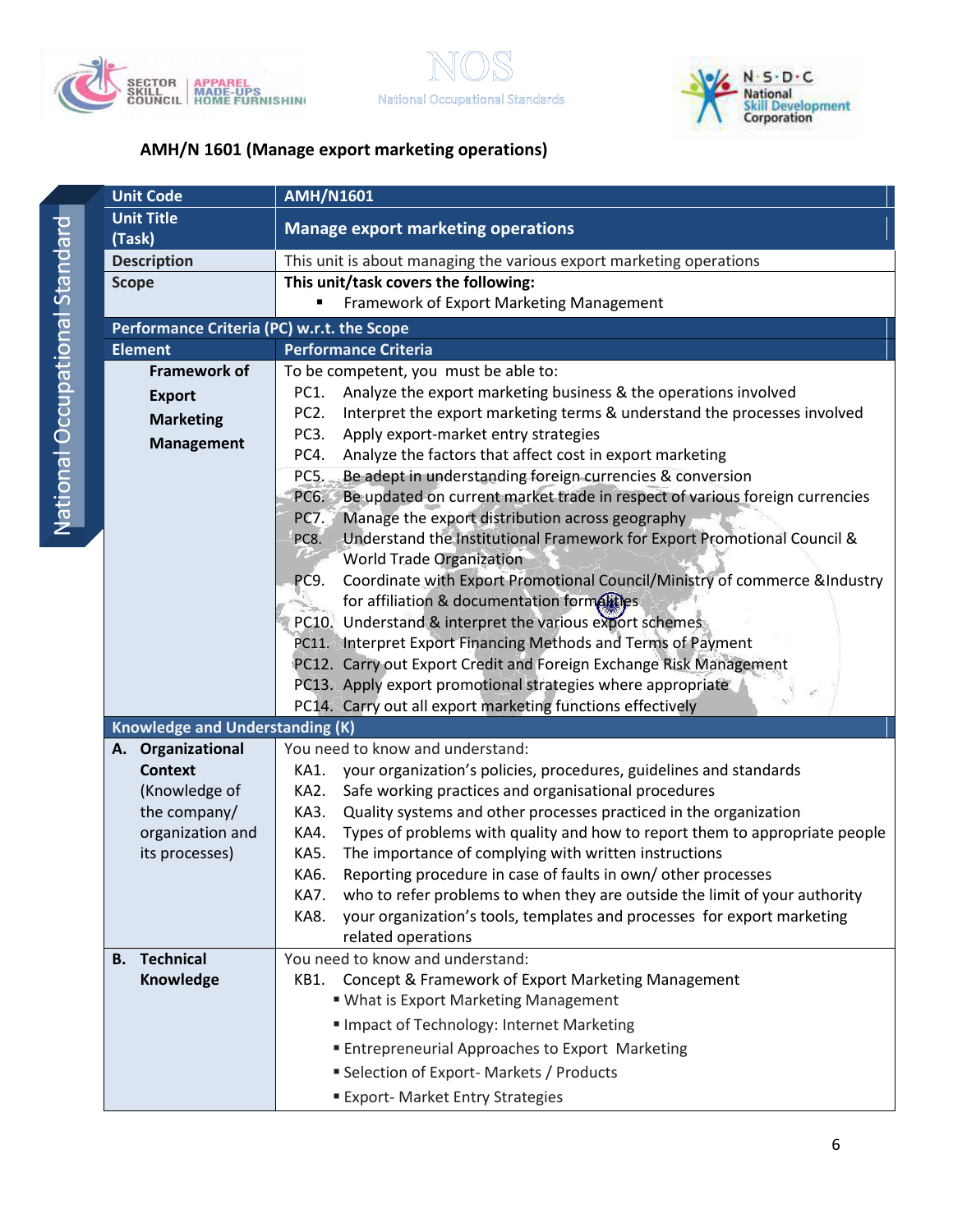





|                               | <b>Export-Pricing Decisions</b>                                                |  |
|-------------------------------|--------------------------------------------------------------------------------|--|
|                               | <b>Export-Distribution</b>                                                     |  |
|                               | KB2.<br><b>Export Promotional Strategies</b>                                   |  |
|                               | Export marketing procedures & processes<br>KB3.                                |  |
|                               | Impact of Technology: Internet Marketing<br>KB4.                               |  |
|                               | <b>Entrepreneurial Approaches to Export Marketing</b><br>KB5.                  |  |
|                               | Selection of Export-Markets / Products<br>KB6.                                 |  |
|                               | <b>Export- Market Entry Strategies</b><br>KB7.                                 |  |
|                               | <b>Export-Pricing Decisions</b><br>KB8.                                        |  |
|                               | <b>Export-Distribution Processes</b><br>KB9.                                   |  |
|                               | KB10. Export Promotional Strategies                                            |  |
|                               | KB11. Functions of the Export Department                                       |  |
|                               | KB12. Foreign Exchange Risk Management                                         |  |
|                               | KB13. Knowledge of foreign currencies & conversion                             |  |
| Skills (S)                    |                                                                                |  |
| A. Core Skills/               | <b>Writing Skills</b>                                                          |  |
| <b>Generic Skills</b>         | You need to know and understand how to:                                        |  |
|                               | SA1. Complete accurate well written work with attention to detail              |  |
|                               | SA2. Communicate with others in writing                                        |  |
|                               | <b>Reading Skills</b>                                                          |  |
|                               | You need to know and understand how to:                                        |  |
|                               | SA3. Read & follow guidelines, rules, processes, export documents & agreements |  |
|                               | <b>Oral Communication (Listening and Speaking skills)</b>                      |  |
|                               | You need to know and understand how to:                                        |  |
|                               | SA4. listen effectively and orally communicate information accurately          |  |
|                               | ask for clarification and advice from others<br>SA5.                           |  |
| <b>B.</b> Professional Skills | <b>Decision Making</b>                                                         |  |
|                               | You need to know and understand how to:                                        |  |
|                               | SB1. follow rule-based decision-making processes                               |  |
|                               | SB2. make decisions on a suitable course of action or response                 |  |
|                               | <b>Plan and Organize</b>                                                       |  |
|                               | You need to know and understand how to:                                        |  |
|                               | SB3. plan and organize your work to achieve targets and deadlines              |  |
|                               | <b>Problem Solving</b>                                                         |  |
|                               | You need to know and understand how to:                                        |  |
|                               | apply problem-solving approaches in different situations<br>SB4.               |  |
|                               | SB5. refer anomalies to the supervisor                                         |  |
|                               | seek clarification on problems from others<br>SB6.                             |  |
|                               | <b>Analytical Thinking</b>                                                     |  |
|                               | You need to know and understand how to:                                        |  |
|                               | analyze data and activities<br>SB7.                                            |  |
|                               | SB8.<br>pass on relevant information to others                                 |  |
|                               | <b>Critical Thinking</b>                                                       |  |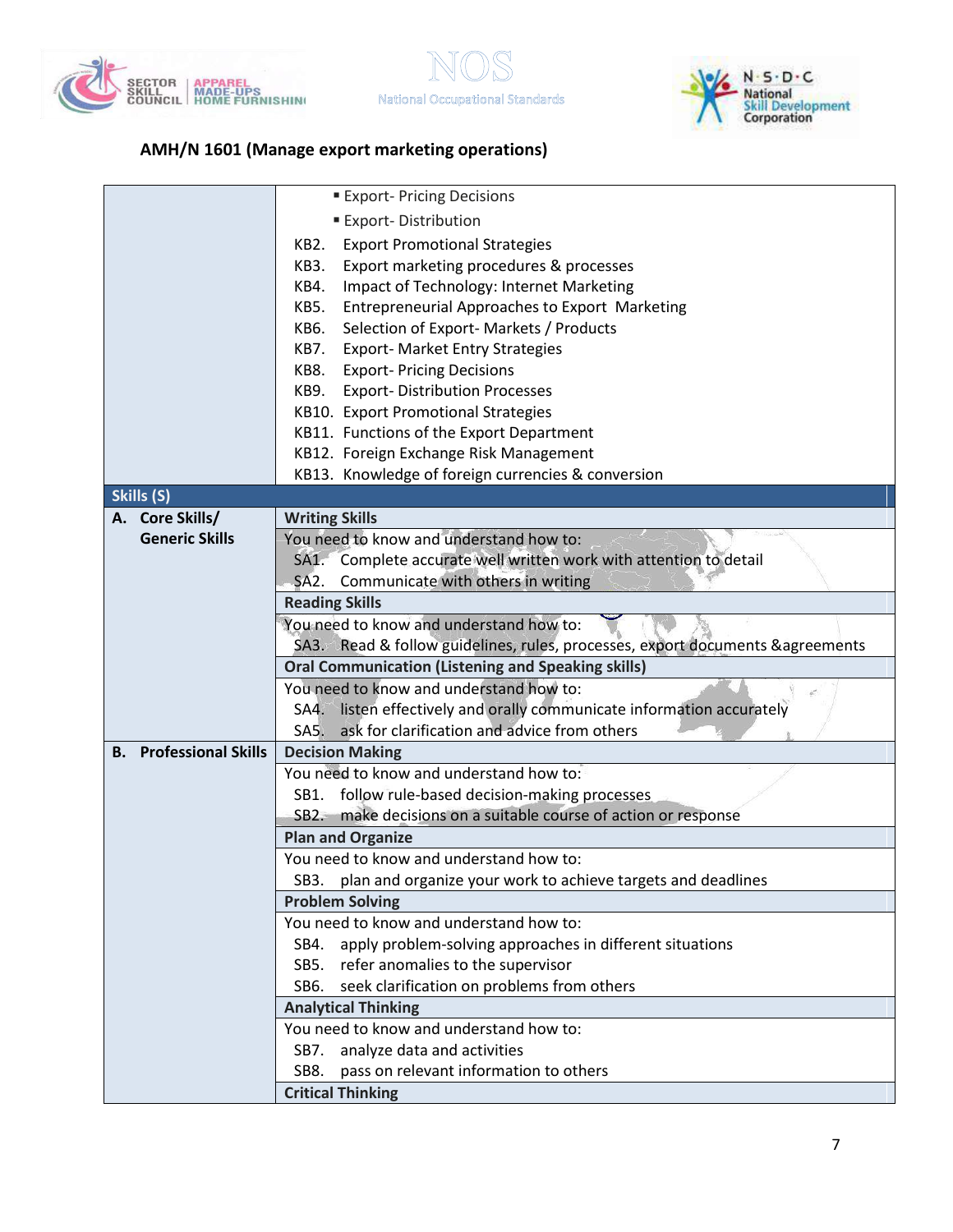





| 'You need to know and understand how to:                         |
|------------------------------------------------------------------|
| SB9. provide opinions on work in a detailed and constructive way |
| SB10. apply balance judgments to different situations            |

| <b>NOS Code</b>            |                                                       | <b>AMH/N 1601</b>       |          |
|----------------------------|-------------------------------------------------------|-------------------------|----------|
| <b>Credits (NSQF)</b>      | <b>TBD</b>                                            | Version number          | 1.0      |
| Industry                   | Apparel, Made-Up's and<br><b>Home Furnishing</b>      | <b>Drafted on</b>       | 08/08/14 |
| <b>Industry Sub-sector</b> | <b>Apparel</b>                                        | Last reviewed on        | 17/10/14 |
| <b>Occupation</b>          | <b>Export Marketing &amp;</b><br><b>Documentation</b> | <b>Next review date</b> | 30/12/15 |

#### **NOS Version Control**

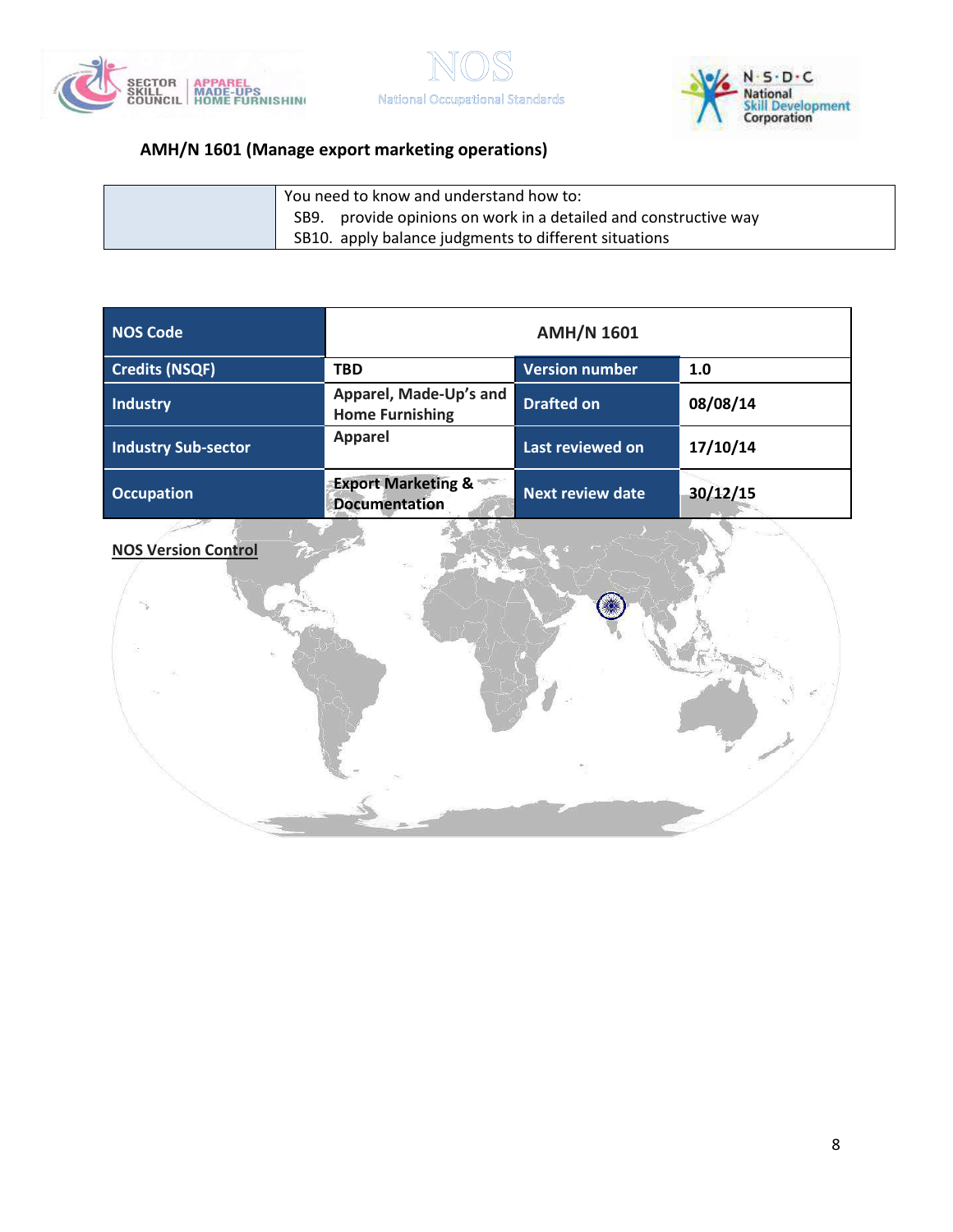





# **National Occupational Standard**

-----------------------------------------------------------------------------------------------------------------------------------------------



#### <span id="page-8-0"></span>**Overview**

This unit is about carrying out all the export processes and completing the requisite documentation at each stage of operation.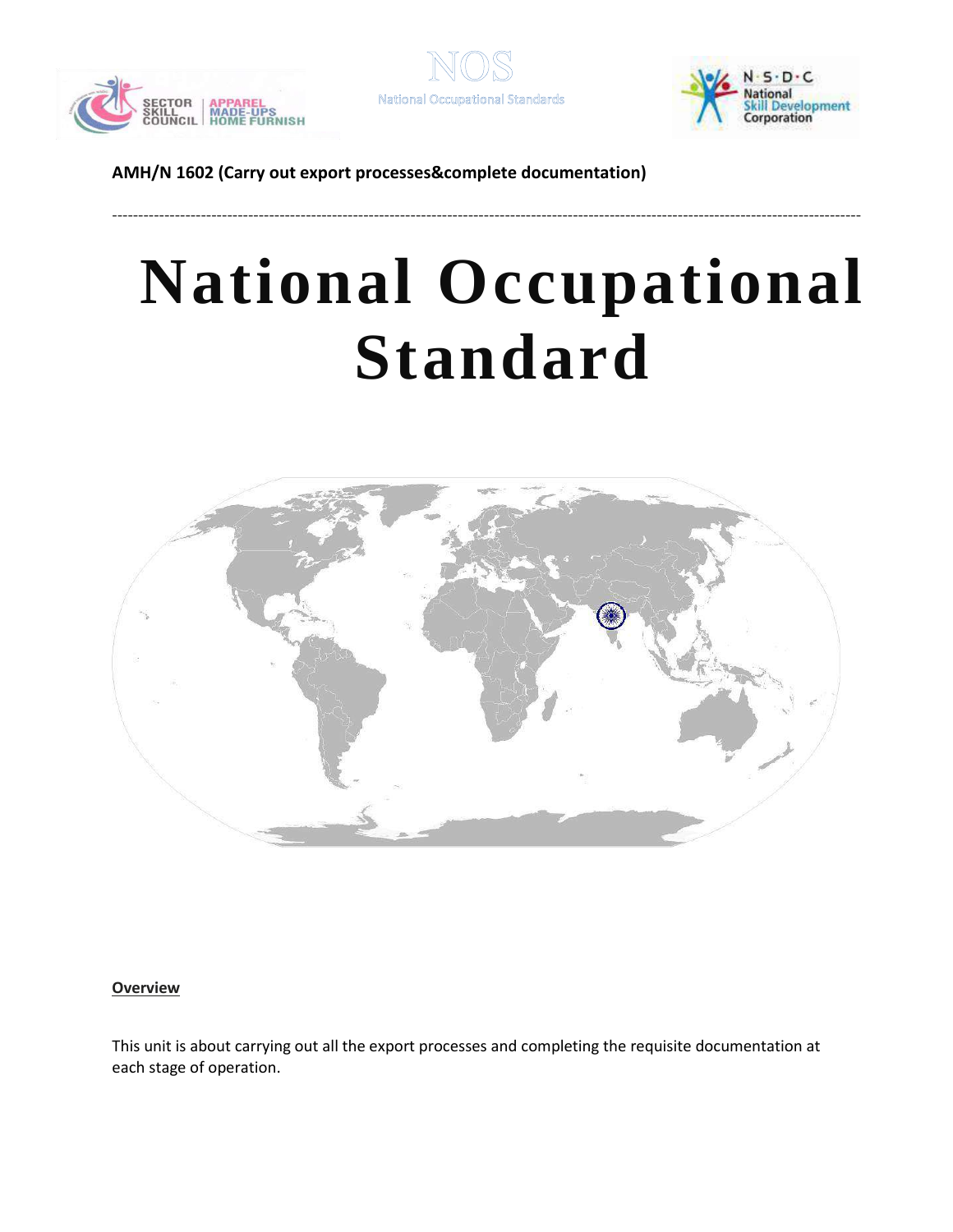



**National Occupational Standards** 

| <b>Unit Code</b>                           | <b>AMH/N 1602</b>                                                                                                                                 |  |
|--------------------------------------------|---------------------------------------------------------------------------------------------------------------------------------------------------|--|
| <b>Unit Title</b>                          |                                                                                                                                                   |  |
| (Task)                                     | Carry out export processes & complete documentation                                                                                               |  |
| <b>Description</b>                         | Thisunitis about carrying out all the export related processes and completing the<br>requisite documentation at each stage of operation.          |  |
| <b>Scope</b>                               | Thisunit/taskcovers thefollowing:                                                                                                                 |  |
|                                            | 1. Documentation related to export transactions                                                                                                   |  |
| Performance Criteria (PC) w.r.t. the Scope |                                                                                                                                                   |  |
| <b>Element</b>                             | <b>Performance Criteria</b>                                                                                                                       |  |
| Documentation                              | To be competent on the job, you must be able to:                                                                                                  |  |
| related to export                          | Create and manage Documentation related to pre & post shipment<br>PC1.                                                                            |  |
| transactions                               | PC <sub>2</sub> .<br>Create and manage Export Sales Contract                                                                                      |  |
|                                            | Handle the Central Excise/Customs Clearance: Regulations, Procedures<br>PC3.                                                                      |  |
|                                            | and Documentation                                                                                                                                 |  |
|                                            | PC4.DoProcessing of an Export Order                                                                                                               |  |
|                                            | PC5. Usethecorrecttoolsandequipments                                                                                                              |  |
|                                            | Prepare & check all pre-shipment documents including:<br>PC6.                                                                                     |  |
|                                            | · invoice                                                                                                                                         |  |
|                                            | packing list                                                                                                                                      |  |
|                                            | $\blacksquare$ gr form                                                                                                                            |  |
|                                            | ar-4/ar4a form                                                                                                                                    |  |
|                                            | etc licence<br>· indent                                                                                                                           |  |
|                                            | acceptance of contract                                                                                                                            |  |
|                                            | letter of credit (loc)                                                                                                                            |  |
|                                            | qc certificate                                                                                                                                    |  |
|                                            | port trust date                                                                                                                                   |  |
|                                            | any other                                                                                                                                         |  |
|                                            | sign of inspector/ customs div                                                                                                                    |  |
|                                            | PC7. To complete, file and maintain EXIM documents pertaining to Pre and Post                                                                     |  |
|                                            | Shipment.                                                                                                                                         |  |
|                                            | PC8. Liaise with customs and excise officials                                                                                                     |  |
|                                            | PC9. Handle duty backward matters                                                                                                                 |  |
|                                            | PC10. Take care of applications for export incentives                                                                                             |  |
|                                            | PC11. Obtaining advance license from Jt DGFT (Director General of Foreign                                                                         |  |
|                                            | Trade), Adherence with contracts and agreements                                                                                                   |  |
|                                            | PC12. Looking after freight forwards, CHA (Customs House Agent), Transporter<br>PC13.Commuication with suppliers, consignee, agents, transporters |  |
|                                            | PC14. To follow up regularly and diligently with logistics companies to ensure                                                                    |  |
|                                            | timely shipments of goods                                                                                                                         |  |
|                                            | PC15. Negotiation & co-ordination with customs agents for Freight Rates,                                                                          |  |
|                                            | <b>Customs clearances</b>                                                                                                                         |  |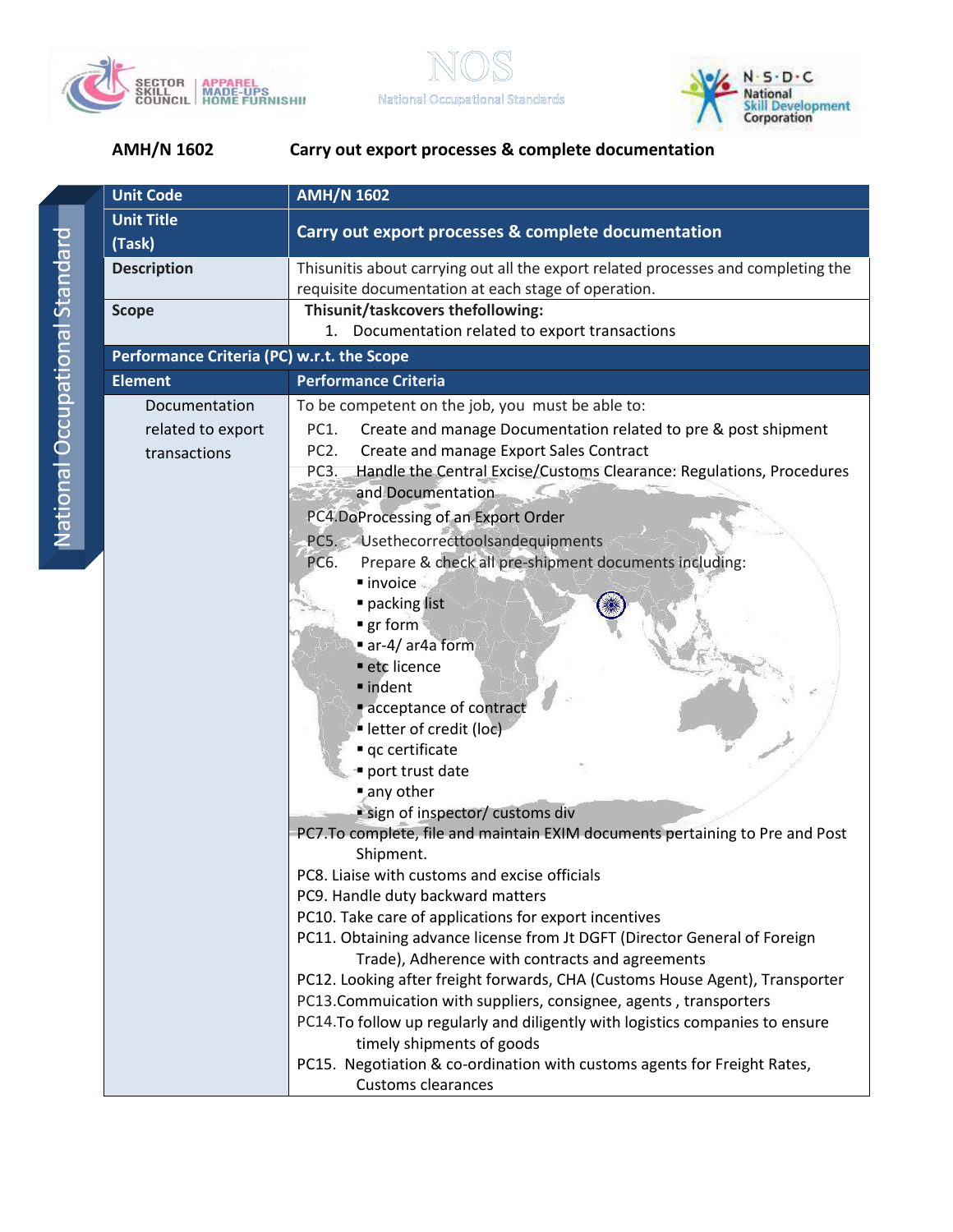





| <b>Knowledge and Understanding (K)</b>                                                                                |  |  |
|-----------------------------------------------------------------------------------------------------------------------|--|--|
| You need to know and understand:<br>A. Organizational                                                                 |  |  |
| Theorganisation'spoliciesandprocedures<br>KA1.<br><b>Context (Knowledge)</b>                                          |  |  |
| KA2.<br>Responsibilitiesunderhealth, safetyandenvironmental legislation<br>of the company/                            |  |  |
| Guidelinesforstorageanddisposalof wastematerials<br>KA3.<br>organization and its                                      |  |  |
| Potentialhazardsassociatedwiththemachinesandthesafetyprecautions<br>KA4.<br>processes)                                |  |  |
| thatmustbetaken                                                                                                       |  |  |
| Protocoltoobtain moreinformationonworkrelatedtasks<br>KA5.                                                            |  |  |
| Contact person in case of queries on procedure or products and for<br>KA6.                                            |  |  |
| resolvingissuesrelated to defectivemachines, tools and/orequipment<br>Detailsofthe jobroleandresponsibilities<br>KA7. |  |  |
| KA8.<br>Documentationand reportingformats                                                                             |  |  |
| Worktargetandreviewmechanismwith your supervisor<br>KA9.                                                              |  |  |
| KA10. Protocolandformatforreporting workrelated risks/problems                                                        |  |  |
| KA11. Methodofobtaining/givingfeedbackrelated toperformance                                                           |  |  |
|                                                                                                                       |  |  |
| KA12. Importanceofteamworkandharmoniousworkingrelationships                                                           |  |  |
| KA13. Processforoffering/obtainingworkrelated assistance<br><b>B. Technical</b><br>You need to know and understand:   |  |  |
| KB1.<br>Documentation formalities relating to export transactions                                                     |  |  |
| <b>Knowledge</b><br>KB <sub>2</sub> .<br><b>Documentation Framework</b>                                               |  |  |
| KB3.                                                                                                                  |  |  |
| <b>Export Financing Methods and Terms of Payment</b>                                                                  |  |  |
| Export Credit and Foreign Exchange Risk Management<br>KB4.                                                            |  |  |
| <b>International Commercial Terms</b><br><b>KB5.</b>                                                                  |  |  |
| KB6.<br><b>Export Sales Contract</b>                                                                                  |  |  |
| Central Excise/Customs Clearance: Regulations, Procedures and<br>KB7.                                                 |  |  |
| Documentation                                                                                                         |  |  |
| KB8.<br>Processing of an Export Order                                                                                 |  |  |
| Knowledge of export related documents such as:<br>KB9.                                                                |  |  |
| Proforma Invoice                                                                                                      |  |  |
| Purchase Order                                                                                                        |  |  |
| Commercial Invoice                                                                                                    |  |  |
| ■ Packing List                                                                                                        |  |  |
| ■ Shipping Bill                                                                                                       |  |  |
| <b>Bill Of Lading</b>                                                                                                 |  |  |
| Master Airway Bill / House Airway Bill                                                                                |  |  |
| <b>Export Certificate</b>                                                                                             |  |  |
| ■ Certificate Of Origin                                                                                               |  |  |
| <b>Bill Of Exchange</b>                                                                                               |  |  |
| <b>Bank Realisation Certificate</b>                                                                                   |  |  |
| <b>- Letter Of Credit</b>                                                                                             |  |  |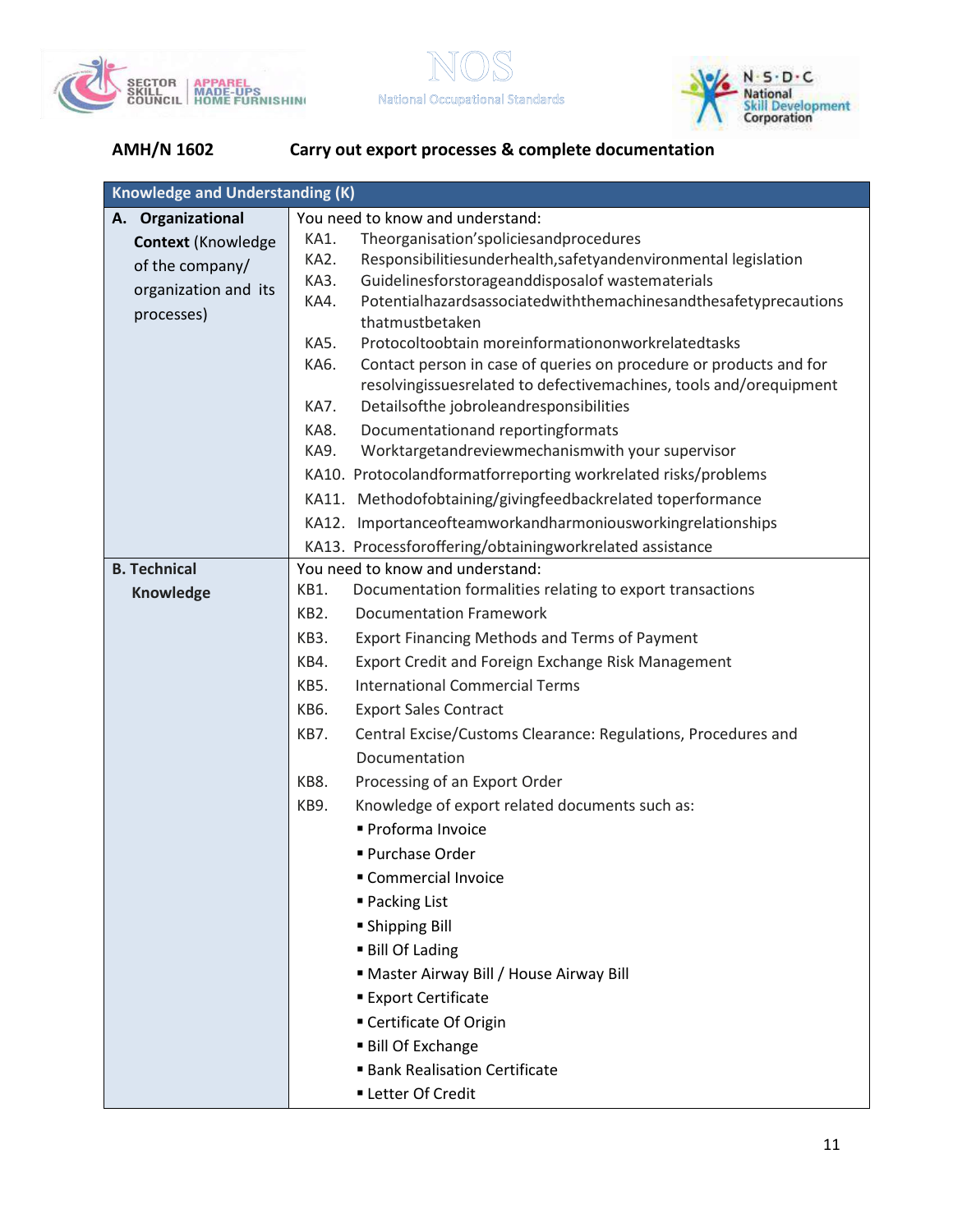





|    |                            | <b>Documents Against Acceptance</b>                                                                                                                     |  |
|----|----------------------------|---------------------------------------------------------------------------------------------------------------------------------------------------------|--|
|    | Skills (S)                 |                                                                                                                                                         |  |
|    | A. Core Skills/ Generic    | <b>Writing Skills</b>                                                                                                                                   |  |
|    | <b>Skills</b>              | You need to know and understand how to:<br>SA1. Complete accurate well written work with attention to detail<br>SA2. Communicate with others in writing |  |
|    |                            | <b>Reading Skills</b>                                                                                                                                   |  |
|    |                            | You need to know and understand how to:                                                                                                                 |  |
|    |                            | SA3. read instructions, guidelines, procedures and rules                                                                                                |  |
|    |                            | SA4. read and understand techpacks, buyer specifications                                                                                                |  |
|    |                            | <b>Oral Communication (Listening and Speaking skills)</b>                                                                                               |  |
|    |                            | You need to know and understand how to:                                                                                                                 |  |
|    |                            | SA1. ask for clarification and advice from managers                                                                                                     |  |
| В. | <b>Professional skills</b> | SA2. communicate orally with colleagues                                                                                                                 |  |
|    |                            | <b>Decision Making</b>                                                                                                                                  |  |
|    |                            | You need to know and understand how to:                                                                                                                 |  |
|    |                            | SB1. handle the customs clearance                                                                                                                       |  |
|    |                            | <b>Plan and Organize</b>                                                                                                                                |  |
|    |                            | You need to know and understand how to:<br>SB2. organize the export documents                                                                           |  |
|    |                            | <b>Customer Centricity</b>                                                                                                                              |  |
|    |                            | <b>NA</b>                                                                                                                                               |  |
|    |                            | <b>Problem Solving</b>                                                                                                                                  |  |
|    |                            | You need to know and understand how to:                                                                                                                 |  |
|    |                            | SB3. refer anomalies to the manager                                                                                                                     |  |
|    |                            | SB4. seek clarification on problems from others                                                                                                         |  |
|    |                            | <b>Analytical Thinking</b>                                                                                                                              |  |
|    |                            | You need to know and understand how to:                                                                                                                 |  |
|    |                            | SB5.<br>provide relevant information to others                                                                                                          |  |
|    |                            | analyze needs, requirements and dependencies in order to meet your<br>SB6.                                                                              |  |
|    |                            | work requirements                                                                                                                                       |  |
|    |                            | <b>Critical Thinking</b>                                                                                                                                |  |
|    |                            | negotiation of the customs duties, freight rates.<br>SB7.                                                                                               |  |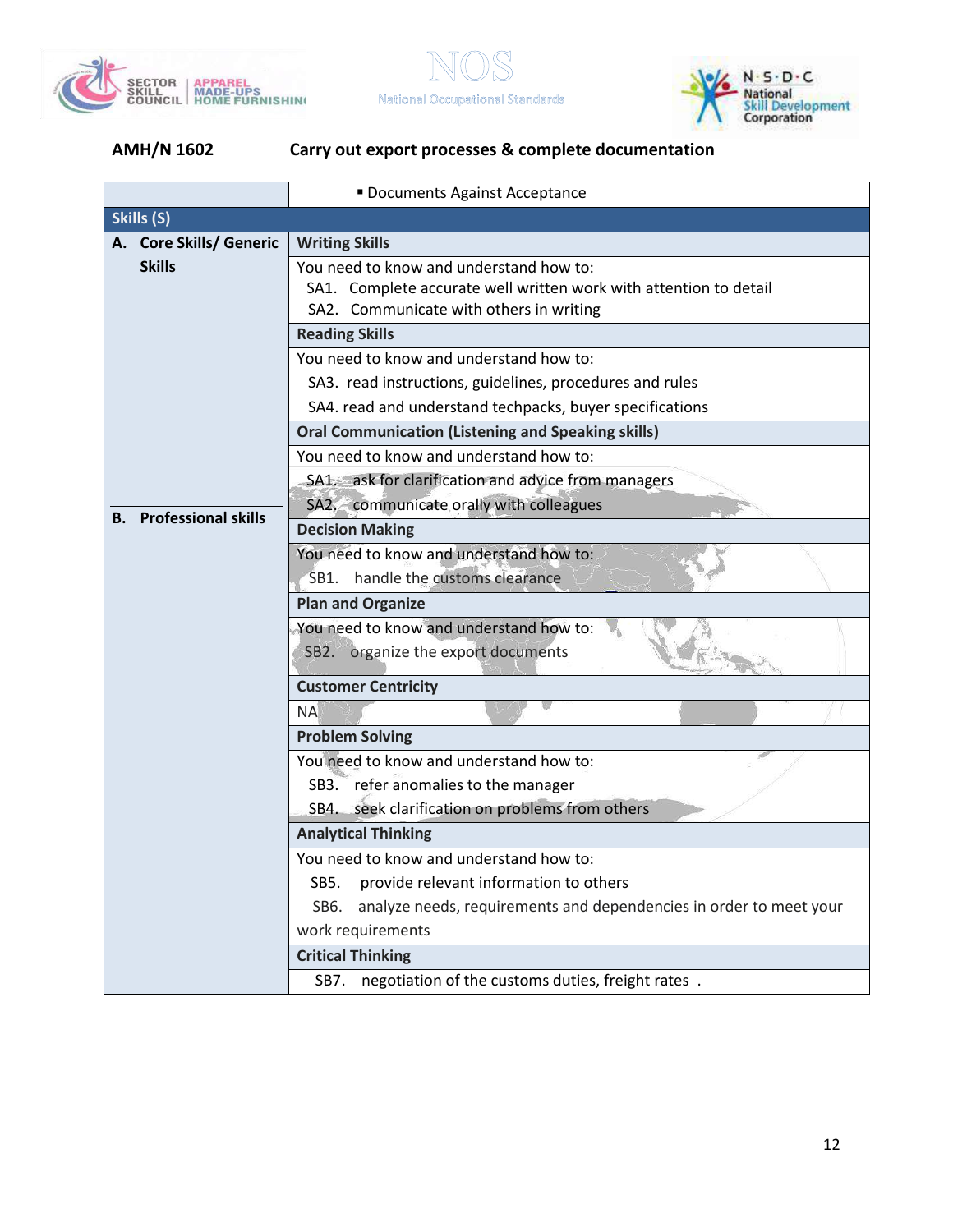





**NOS Version Control**

| <b>NOS Code</b>            | <b>AMH/N 1602</b>                                     |                         |          |
|----------------------------|-------------------------------------------------------|-------------------------|----------|
| <b>Credits(NSQF)</b>       | <b>TBD</b>                                            | <b>Version number</b>   | 1.0      |
| <b>Industry</b>            | Apparel, Made-Up's and<br><b>Home Furnishing</b>      | <b>Drafted on</b>       | 08/08/14 |
| <b>Industry Sub-sector</b> | <b>Apparel</b>                                        | Last reviewed on        | 17/10/14 |
| <b>Occupation</b>          | <b>Export Marketing &amp;</b><br><b>Documentation</b> | <b>Next review date</b> | 30/12/15 |

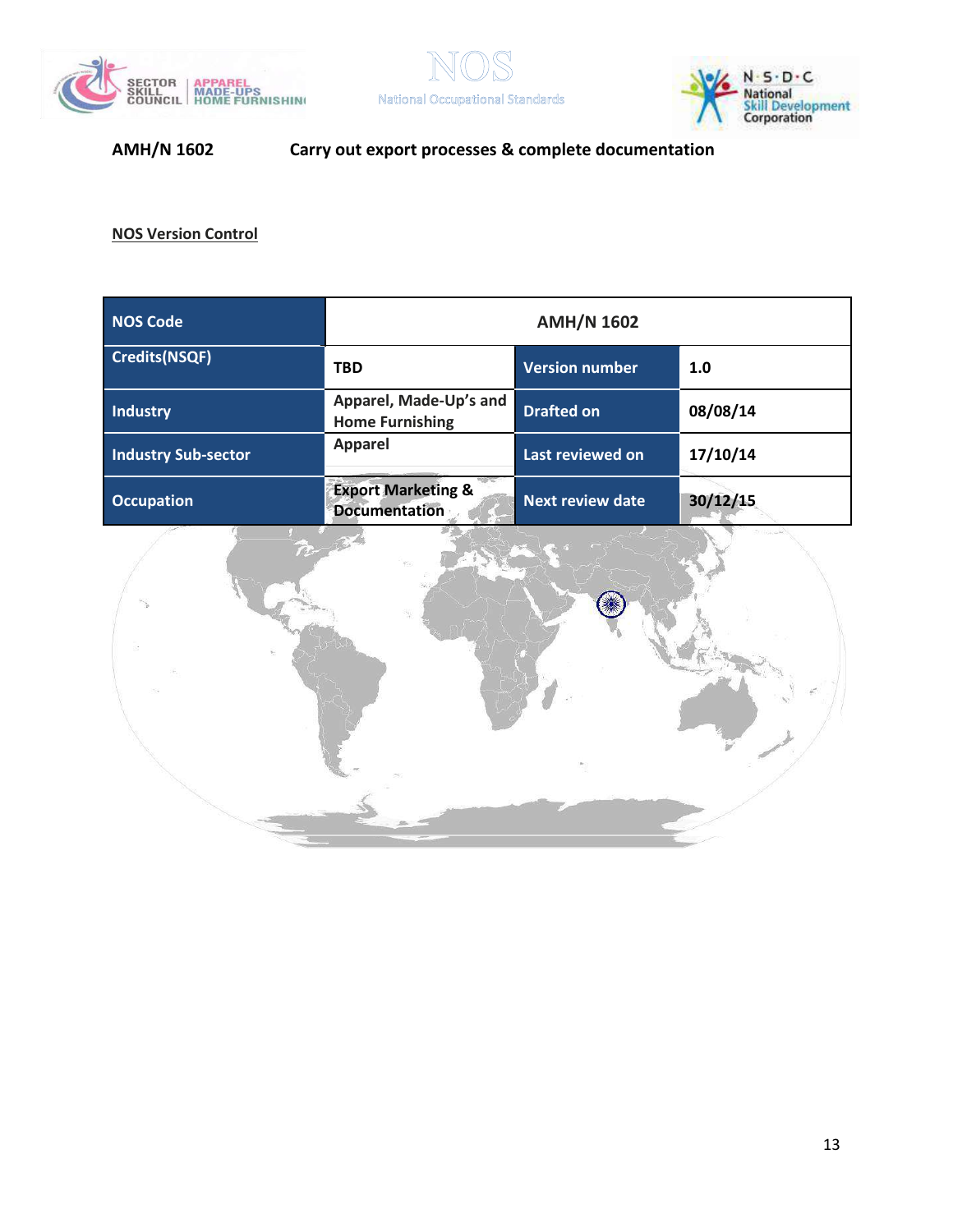





# **National Occupational Standard**

----------------------------------------------------------------------------------------------------------------------------------------



#### <span id="page-13-0"></span>**Overview**

ThisunitprovidesPerformanceCriteria,Knowledge&UnderstandingandSkills&Abilities requiredfor complyingwith legaland ethicalrequirementsatthe workplace.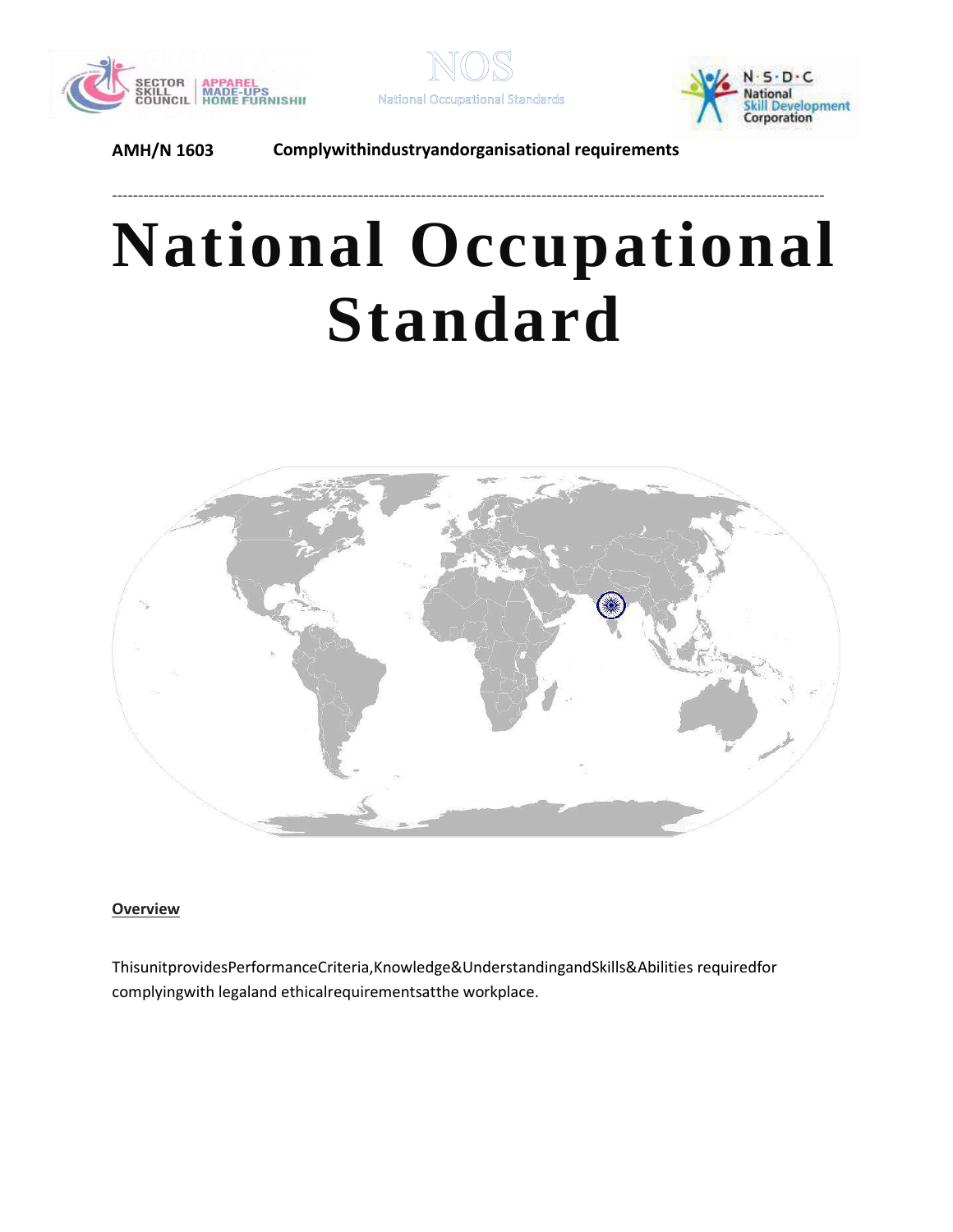



**National Occupational Standards** 

| <b>Unit Code</b>                      | <b>AMH/N1603</b>                                                                          |  |
|---------------------------------------|-------------------------------------------------------------------------------------------|--|
| <b>UnitTitle (Task)</b>               | <b>Comply withindustryandorganisational requirements</b>                                  |  |
| <b>Description</b>                    | This unit provides Performance Criteria, Knowledge & Understanding and Skills             |  |
|                                       | <b>&amp;Abilities required for complying with legal and ethical requirements at</b>       |  |
| <b>Scope</b>                          | Thisunit/taskcovers thefollowing:                                                         |  |
|                                       | 1. Complywith legalandethical requirements                                                |  |
| PerformanceCriteria(PC)w.r.tthe Scope |                                                                                           |  |
| <b>Elements</b>                       | <b>PerformanceCriteria</b>                                                                |  |
| <b>Comply withlegal</b>               | Tobe competent, theuser/individual onthejobmust beable to:                                |  |
| andethical                            | Carryoutworkfunctionsinaccordancewithlegislationandregulations,<br>PC1.                   |  |
| requirements                          | organizational guidelines andprocedures                                                   |  |
|                                       | Seek and obtain clarifications on policies and procedures, from your<br>PC <sub>2</sub> . |  |
|                                       | Supervisororother authorized personnel                                                    |  |
|                                       | Applyandfollowthese policiesandprocedureswithinyourworkpractices<br>PC3.                  |  |
|                                       | Provide supporttoyoursupervisorandteammembersinenforcingthese<br>PC4.                     |  |
|                                       | considerations                                                                            |  |
|                                       | Identifyandreportanypossible deviationtotheserequirements<br>PC5.                         |  |
|                                       | KnowledgeandUnderstanding (K)w.r.t. theScope                                              |  |
| <b>Elements</b>                       | KnowledgeandUnderstanding                                                                 |  |
| A. Organisational                     | Theuser/individualonthe job needs to knowandunderstand:                                   |  |
| <b>Context</b>                        | KA1. The importance of having an ethical and value-based approach to                      |  |
| (Knowledgeof the                      | governance                                                                                |  |
| company/                              | KA2. Benefitsto your companyandyourself duetopractice of theseprocedures                  |  |
| organizationand                       | KA3. Theimportanceof punctualityandattendance                                             |  |
| its processes)                        | KA4. Specificto theindustry/sector, know and understand:                                  |  |
|                                       | Legal and ethical requirements<br>a.                                                      |  |
|                                       | b. Procedurestofollowifsomeone does notmeettherequirements                                |  |
|                                       | KA5. Customerspecificrequirementsmandatedasapartof yourworkprocess                        |  |
| <b>B.</b> Technical/                  | Theuser/individualonthe job needs to knowandunderstand:                                   |  |
| <b>Domain</b>                         | KB1. Country / customer specific regulations for your sector and their                    |  |
| Knowledge                             | importance                                                                                |  |
|                                       | Reportingprocedureincaseofdeviations<br>KB <sub>2</sub> .                                 |  |
|                                       | Limitsof personal responsibility<br>KB3.                                                  |  |
| <b>Skills (S) w.r.ttheScope</b>       |                                                                                           |  |
| <b>Elements</b>                       | <b>Skills</b>                                                                             |  |
| A. Core Skills/                       | <b>Writing Skills</b>                                                                     |  |
| <b>GenericSkills</b>                  |                                                                                           |  |
|                                       |                                                                                           |  |
|                                       |                                                                                           |  |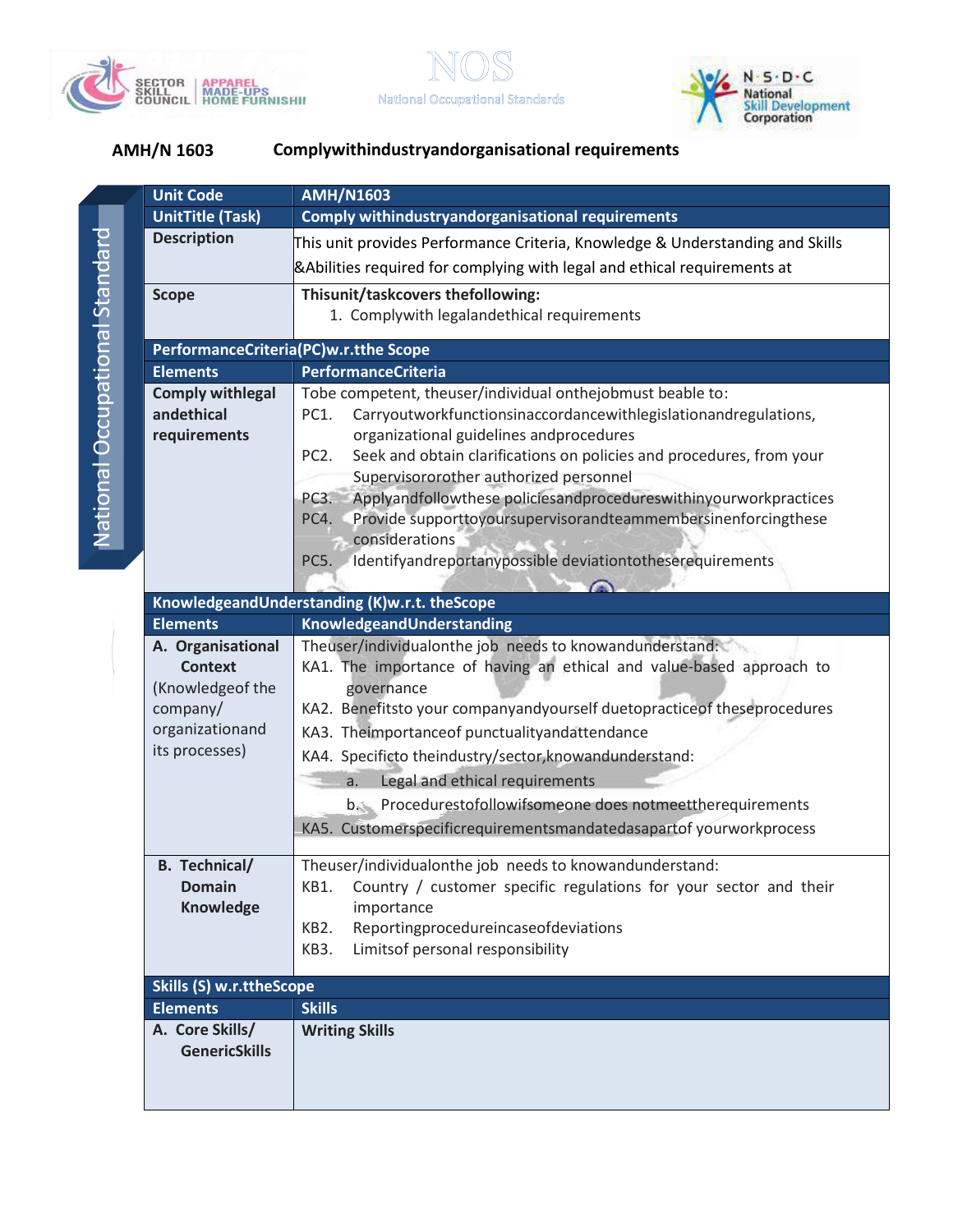





|                                         | The user/individual on the job needs to know and understand how to:<br>SA1. Write and document appropriate technical forms format of the company                                                                 |
|-----------------------------------------|------------------------------------------------------------------------------------------------------------------------------------------------------------------------------------------------------------------|
|                                         | <b>Reading Skills</b>                                                                                                                                                                                            |
|                                         | The user/individual on the job needs to know and understand how to:<br>SA2. Read and comprehend the organizational documents pertaining to rules and<br>procedures                                               |
|                                         | <b>Oral Communication (Listening and Speaking Skills)</b>                                                                                                                                                        |
|                                         | The user/individual on the job needs to know and understand how to:<br>SA3. Positively influence the team members into following procedures                                                                      |
| <b>B. Professional</b><br><b>Skills</b> | <b>Decision Making</b>                                                                                                                                                                                           |
|                                         | The user/individual on the job needs to know and understand how to:<br>SB1. Take appropriate decisions related to responsibilities of asssignedexport<br>order                                                   |
|                                         | <b>Plan and Organize</b>                                                                                                                                                                                         |
|                                         | The user/ individual on the job needs to know and understand how to:<br>SB2. Plan and manage work routine based on company procedure                                                                             |
|                                         | <b>Customer Centricity</b>                                                                                                                                                                                       |
|                                         | The user/ individual on the job needs to know and understand how to:<br>SB3. Practice a customer service oriented approach                                                                                       |
|                                         | <b>Analytical Thinking</b>                                                                                                                                                                                       |
|                                         | The user/individual on the job needs to know and understand how to:<br>Apply balanced judgment to different situations<br>SB4.                                                                                   |
|                                         | <b>Critical Thinking</b>                                                                                                                                                                                         |
|                                         | The user/individual on the job needs to know and understand how to:<br>SB5. Analyze, evaluate and apply the information gathered from observation,<br>experience, reasoning, or communication to act efficiently |
|                                         | The user/ individual on the job needs to know and understand how to:<br>SB6. Evaluate and seek and obtain clarification from the superiors                                                                       |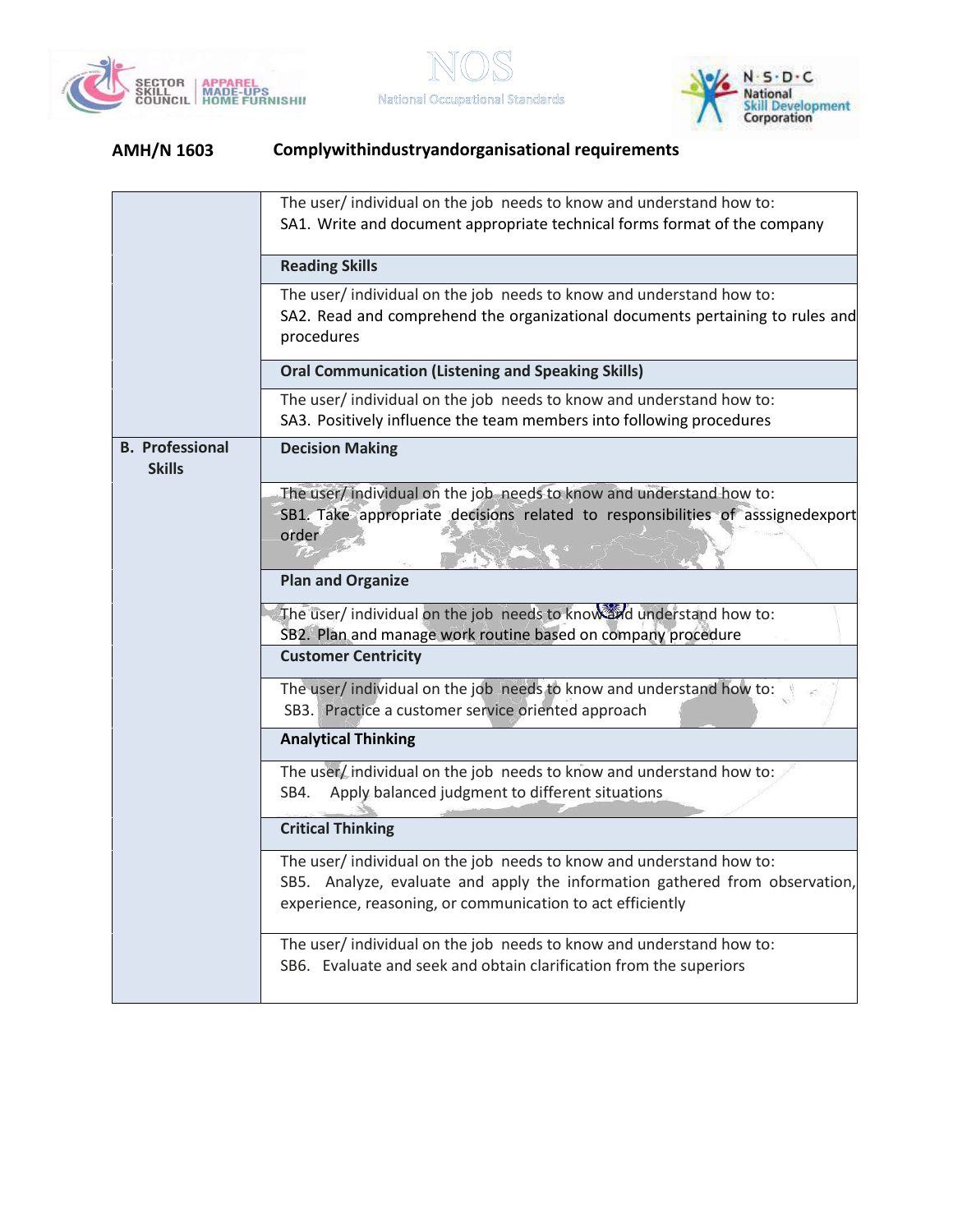# **NOS Version Control**

| <b>NOS Code</b>            | <b>AMH/N 1603</b>                                     |                         |          |
|----------------------------|-------------------------------------------------------|-------------------------|----------|
| <b>Credits (NSQF)</b>      | <b>TBD</b>                                            | <b>Version number</b>   | 1.0      |
| <b>Industry</b>            | Apparel, Made-Up's and<br><b>Home Furnishing</b>      | <b>Drafted on</b>       | 08/08/14 |
| <b>Industry Sub-sector</b> | <b>Apparel</b><br><b>SOFTWARE</b>                     | Last reviewed on        | 17/10/14 |
| <b>Occupation</b>          | <b>Export Marketing &amp;</b><br><b>Documentation</b> | <b>Next review date</b> | 30/12/15 |

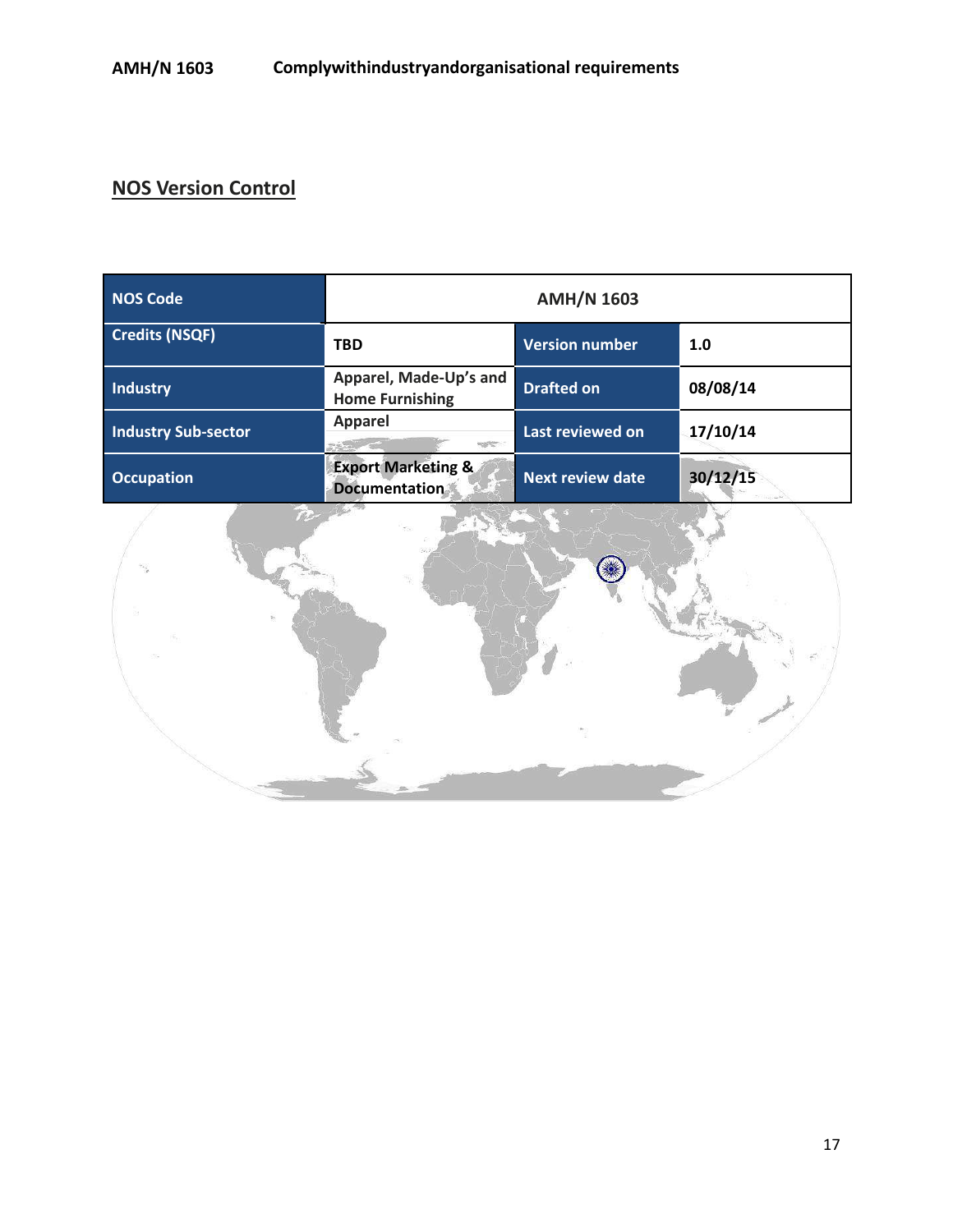





# **National Occupational Standard**

----------------------------------------------------------------------------------------------------------------------------------------



<span id="page-17-0"></span>**Overview** 

ThisunitprovidesPerformanceCriteria,Knowledge&UnderstandingandSkills&Abilities requiredto analyze foreign trade logistics concepts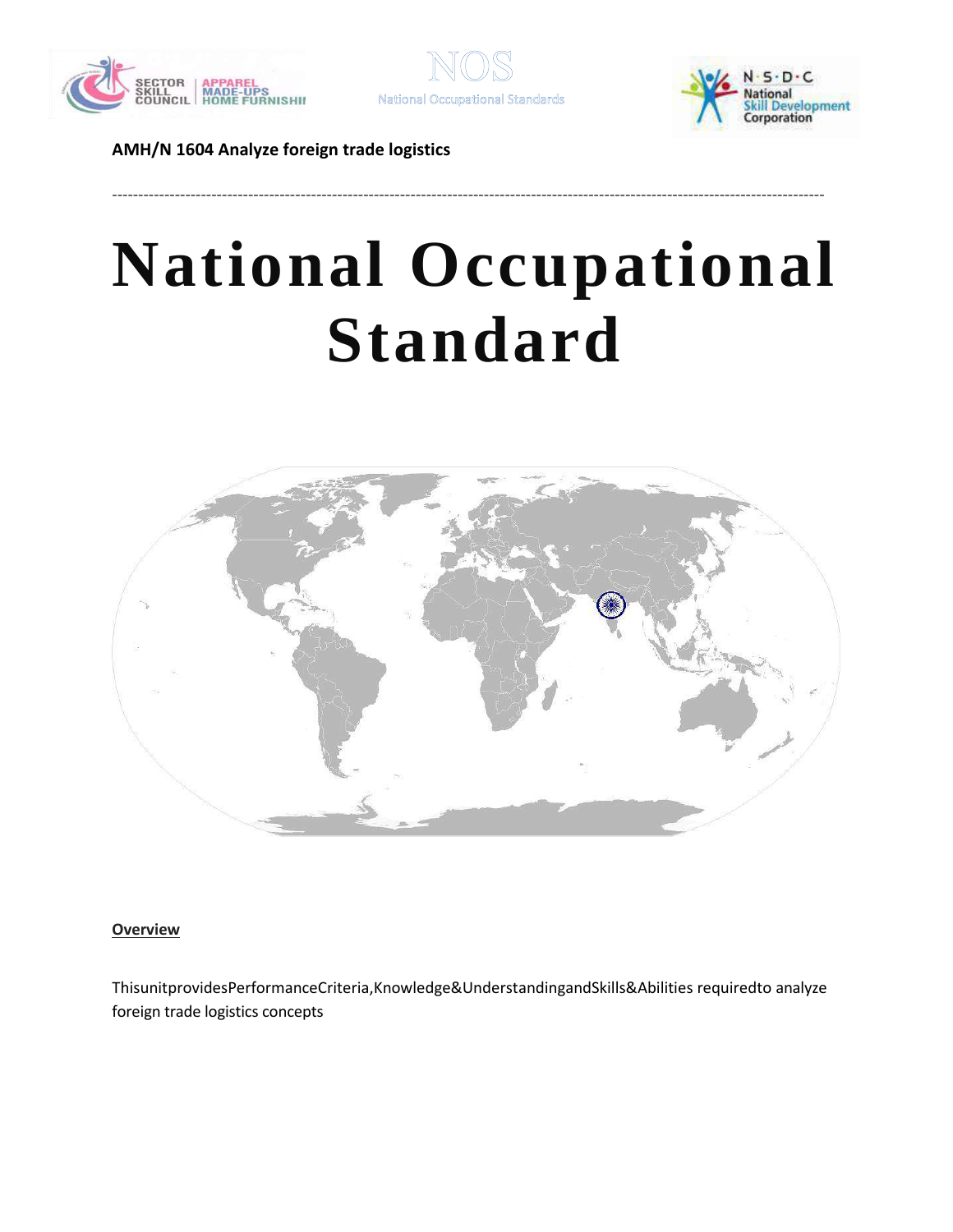



| <b>Unit Code</b>                                                                                         | <b>AMH/N1604</b>                                                                                                                                                                                                                                                                                                                                                                                                                                                                                                                                                                                                                                                                          |
|----------------------------------------------------------------------------------------------------------|-------------------------------------------------------------------------------------------------------------------------------------------------------------------------------------------------------------------------------------------------------------------------------------------------------------------------------------------------------------------------------------------------------------------------------------------------------------------------------------------------------------------------------------------------------------------------------------------------------------------------------------------------------------------------------------------|
| <b>UnitTitle (Task)</b>                                                                                  | <b>Analyze foreign trade logistics</b>                                                                                                                                                                                                                                                                                                                                                                                                                                                                                                                                                                                                                                                    |
| <b>Description</b>                                                                                       | ThisunitprovidesPerformanceCriteria,Knowledge&UnderstandingandSkills&Abilities<br>requiredto analyze foreign trade logistics concepts.                                                                                                                                                                                                                                                                                                                                                                                                                                                                                                                                                    |
| <b>Scope</b>                                                                                             | Thisunit/taskcovers thefollowing:<br>Fundamentals of trade logistics as applied in international trade                                                                                                                                                                                                                                                                                                                                                                                                                                                                                                                                                                                    |
|                                                                                                          | PerformanceCriteria(PC)w.r.tthe Scope                                                                                                                                                                                                                                                                                                                                                                                                                                                                                                                                                                                                                                                     |
| <b>Elements</b>                                                                                          | <b>PerformanceCriteria</b>                                                                                                                                                                                                                                                                                                                                                                                                                                                                                                                                                                                                                                                                |
| <b>Fundamentals</b><br>of trade logistics<br>as applied in<br>international<br>trade                     | Tobecompetent, theuser/individual onthejobmust beable to:<br>Check pre shipment document<br>PC1.<br>PC <sub>2</sub> .<br>Understand and identify the best suitable logistics as per buyer's standard<br>PC3.<br>Interpret and negotiate the logistics cost with different type of shipment<br>mode<br>PC4.<br>Track the shipment and follow up for payment<br>PC5.<br>Communicate with logistic agency, buying offices and buyers<br>PC6.<br>Apply knowledge of different types of Transport and the best suitable<br>method<br>Managelogisticsprocesses as per norms<br>PC7.                                                                                                             |
|                                                                                                          | KnowledgeandUnderstanding (K)w.r.t.theScope                                                                                                                                                                                                                                                                                                                                                                                                                                                                                                                                                                                                                                               |
| <b>Elements</b>                                                                                          | KnowledgeandUnderstanding                                                                                                                                                                                                                                                                                                                                                                                                                                                                                                                                                                                                                                                                 |
| A. Organisational<br><b>Context</b><br>(Knowledgeof the<br>company/<br>organizationand<br>its processes) | Theuser/individualonthe job needs to knowandunderstand:<br>Personal hygieneanddutyof care<br>KA1.<br>KA2.<br>Safeworkingpracticesandorganizationalprocedures<br>KA3.<br>Limitsof yourown responsibility<br>Waysof resolvingwith problemswithintheworkarea<br>KA4.<br>Theproductionprocessandthespecificworkactivitiesthatrelatetothe<br>KA5.<br>wholeprocess<br>KA6.<br>Theimportanceofeffectivecommunicationwith colleagues<br>KA7.<br>Thelinesofcommunication, authorityandreportingprocedures<br>Theorganisation'srules, codesand guidelines (including time keeping)<br>KA8.<br>KA9.<br>Thecompany'squalitystandards<br>KA10.<br>Theimportance of complying with written instructions |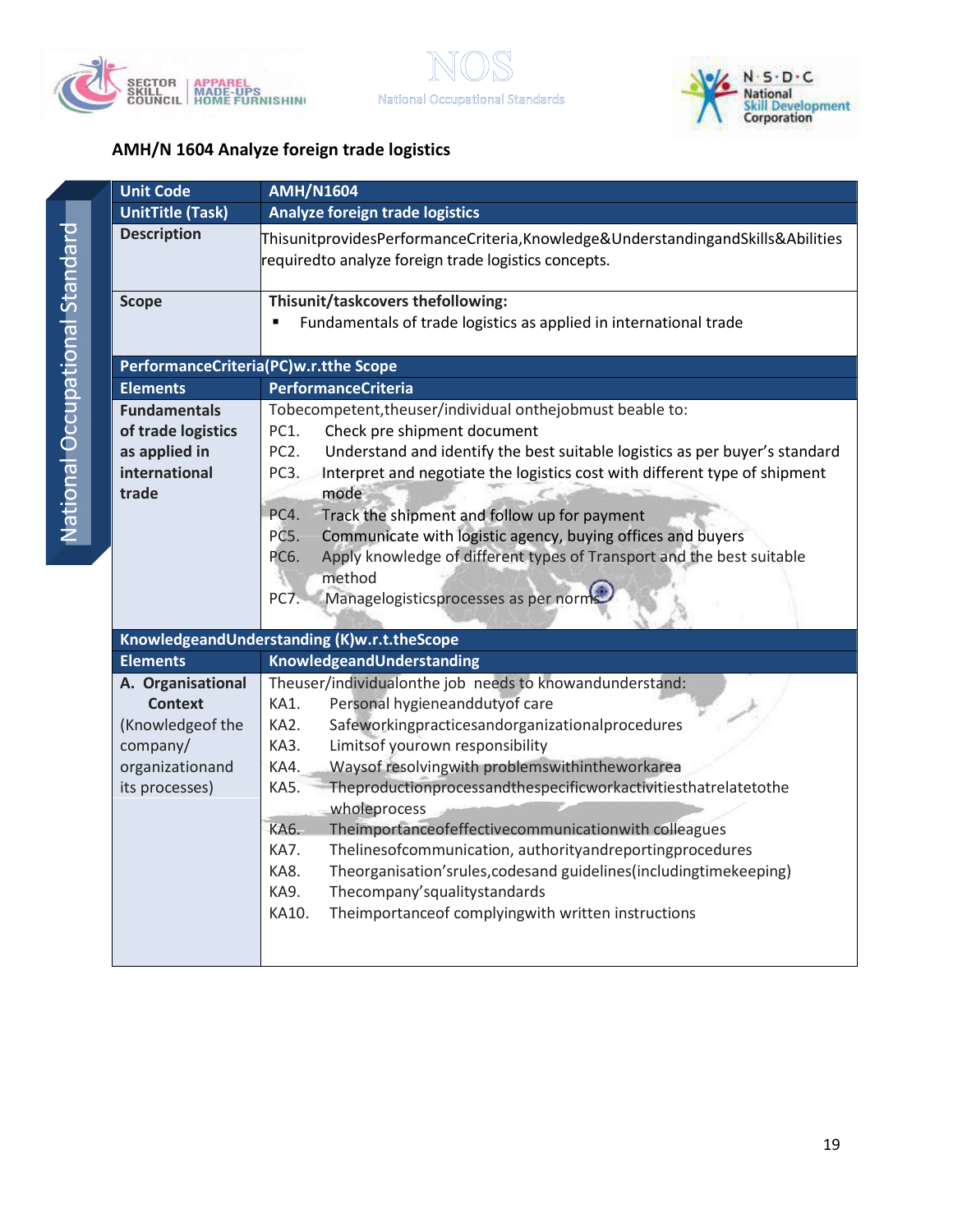





| <b>B.</b> Technical/    | Theuser/individualonthe job needs to knowandunderstand:                          |  |  |
|-------------------------|----------------------------------------------------------------------------------|--|--|
| <b>Domain</b>           | Workinstructions andspecificationsandinterpretthemaccurately<br>KB1.             |  |  |
| Knowledge               | Foreign Trade Logistics<br>KB3.                                                  |  |  |
|                         | Maritime Transport<br>KB4.                                                       |  |  |
|                         | KB5.<br>Multimodal Transport: Containerization                                   |  |  |
|                         | Role of ICDs/CFS<br>KB6.                                                         |  |  |
|                         | Role of CHAs/Freight Forwarders<br>KB7.                                          |  |  |
|                         | Relationbetween work roleand theoverallprocess<br>KB8.                           |  |  |
|                         |                                                                                  |  |  |
| Skills (S)w.r.ttheScope |                                                                                  |  |  |
| <b>Elements</b>         | <b>Skills</b>                                                                    |  |  |
| A. Core Skills/         | <b>Writing Skills</b>                                                            |  |  |
| <b>GenericSkills</b>    |                                                                                  |  |  |
|                         | On the job the individual needs to be able to:                                   |  |  |
|                         | SA1. Send emails to the buying offices and buyers                                |  |  |
|                         | <b>Reading Skills</b>                                                            |  |  |
|                         | On the job the individual needs to be able to:                                   |  |  |
|                         | Read the shipping document<br>SA <sub>2</sub> .                                  |  |  |
|                         | <b>Oral Communication (Listening and Speaking Skills)</b>                        |  |  |
|                         |                                                                                  |  |  |
|                         | On the job the individual needs to be able to                                    |  |  |
|                         | SA3. Communicate effectively with logistic agency, buying offices and buyers     |  |  |
| <b>B.</b> Professional  | <b>Decision Making</b>                                                           |  |  |
| <b>Skills</b>           | On the job the individual needs to be able to:                                   |  |  |
|                         | Take appropriate decisions related to his responsibilities regarding the<br>SB1. |  |  |
|                         | shipment.                                                                        |  |  |
|                         |                                                                                  |  |  |
|                         | <b>Plan and Organize</b>                                                         |  |  |
|                         | On the job the individual needs to be able to:                                   |  |  |
|                         | SB <sub>2</sub> .<br>Manage the logistics process                                |  |  |
|                         | <b>Customer Centricity</b>                                                       |  |  |
|                         | On the job the individual needs to be able to:                                   |  |  |
|                         | SB3. Practice a customer service oriented approach regarding logistics of        |  |  |
|                         | shipment                                                                         |  |  |
|                         |                                                                                  |  |  |
|                         | <b>Problem Solving</b>                                                           |  |  |
|                         | Onthejobtheindividual needs tobeableto:                                          |  |  |
|                         | SB4. Solve operational role related issues                                       |  |  |
|                         | <b>Analytical Thinking</b>                                                       |  |  |
|                         |                                                                                  |  |  |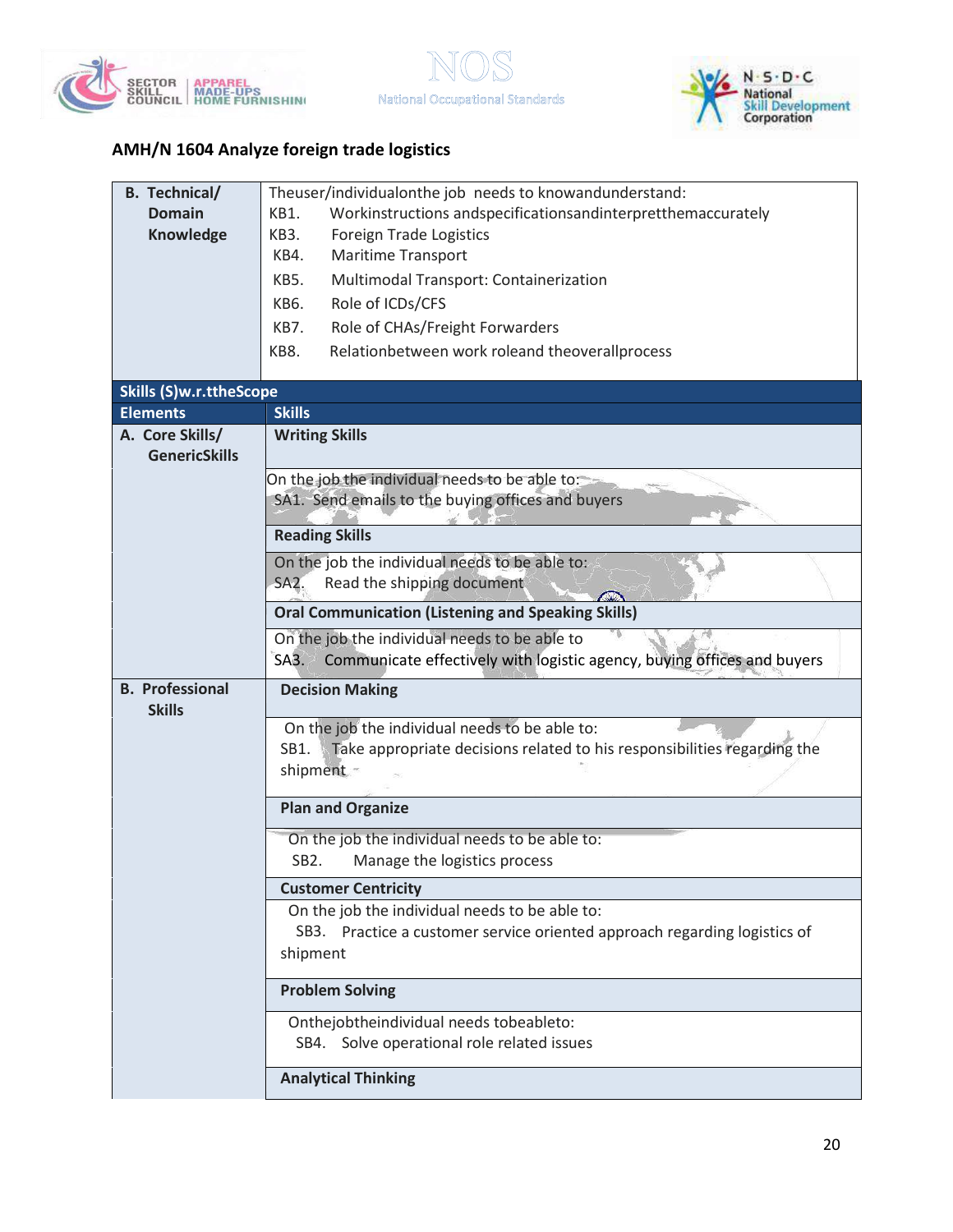





**CARLO AND** 

 $\sum_{i=1}^N$ 

| SB5.                     | identify the best suitable logistics cost with different type of shipment<br>mode |
|--------------------------|-----------------------------------------------------------------------------------|
| <b>Critical Thinking</b> |                                                                                   |
| <b>NA</b>                |                                                                                   |
|                          |                                                                                   |

**Support** 

# **NOS Version Control**

| <b>NOS Code</b>            |                                                       | <b>AMH/N 1604</b>       |          |
|----------------------------|-------------------------------------------------------|-------------------------|----------|
| <b>Credits (NSQF)</b>      | <b>TBD</b>                                            | <b>Version number</b>   | 1.0      |
| Industry                   | Apparel, Made-Up's and<br><b>Home Furnishing</b>      | <b>Drafted on</b>       | 08/08/14 |
| <b>Industry Sub-sector</b> | <b>Apparel</b>                                        | Last reviewed on        | 17/10/14 |
| <b>Occupation</b>          | <b>Export Marketing &amp;</b><br><b>Documentation</b> | <b>Next review date</b> | 30/12/15 |
|                            |                                                       |                         |          |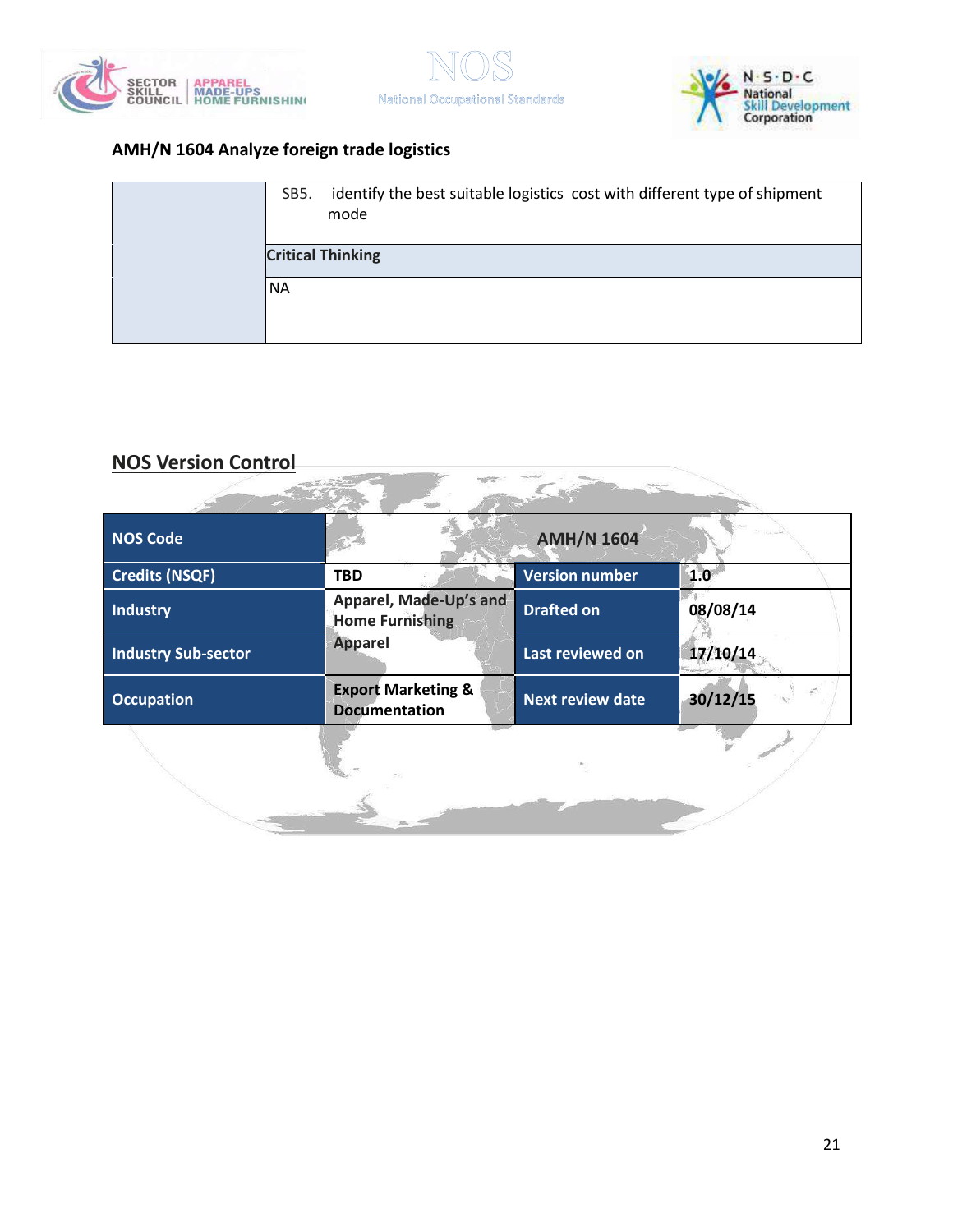





# **National Occupational Standard**

**- - - - - - - - - - - - - - - - - - - - - - - - - - - - - - - - - - - - - - - - - - - - - - - - - - - - - - - - - - - - - - - - - - - - - - - - -**



#### <span id="page-21-0"></span>**Overview**

ThisunitprovidesPerformanceCriteria,Knowledge&UnderstandingandSkills&Abilities required to comply with health, safety and security requirements at the workplaceand covers proceduresto prevent,control andminimizeriskto self andothers.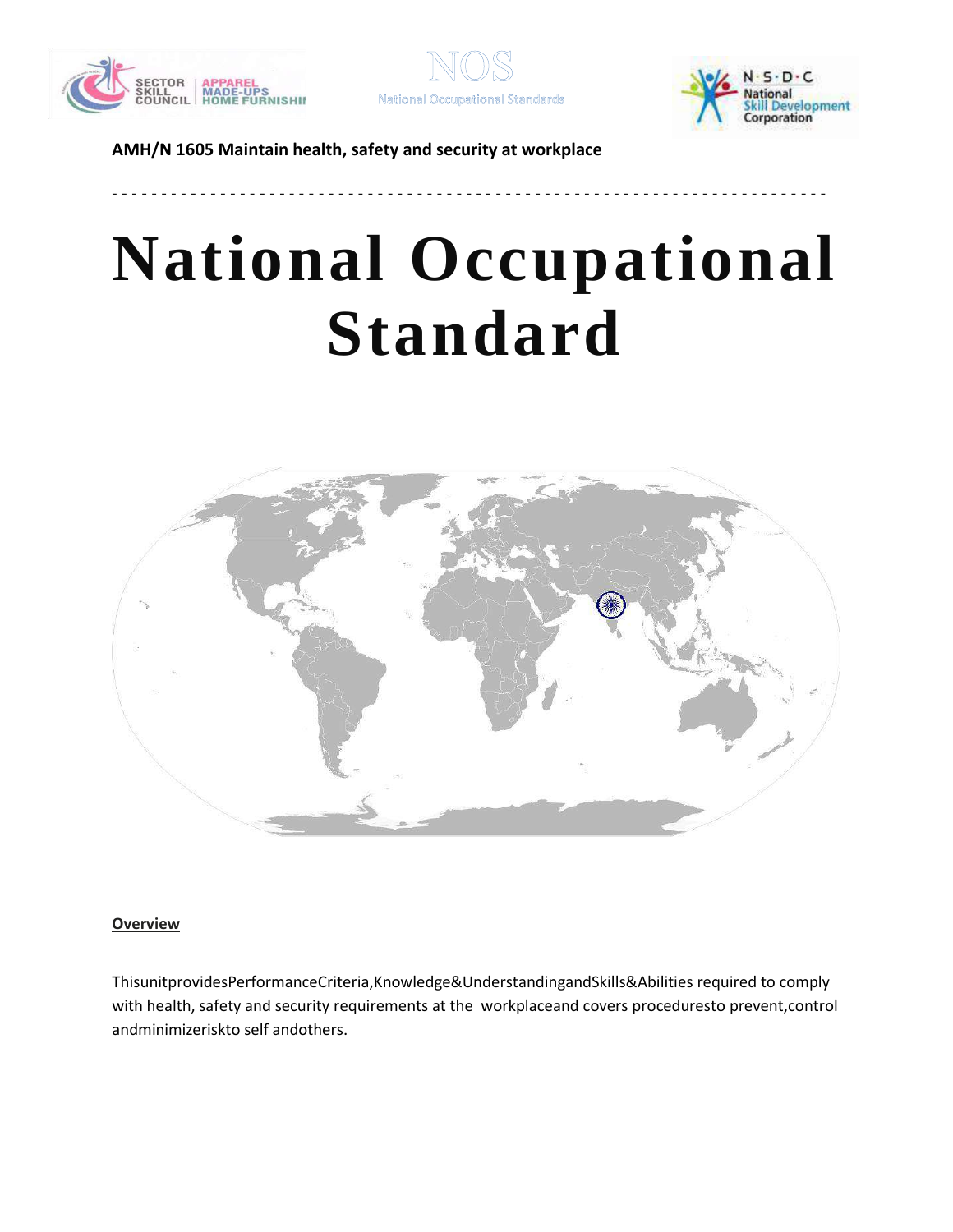



|                      | U                       |
|----------------------|-------------------------|
|                      |                         |
| JOINS                |                         |
|                      |                         |
|                      |                         |
|                      | $\overline{\mathsf{S}}$ |
|                      |                         |
|                      |                         |
|                      | P                       |
|                      |                         |
|                      | El<br>Cd<br>he          |
| <u>Ilegino di et</u> |                         |
|                      | se                      |
|                      | re<br>w                 |
|                      |                         |
|                      |                         |

| <b>Unit Code</b>                                                              | <b>AMH/N1605</b>                                                                                                                                                                                                                                                                                                                                                                                                                                                                                                                                                                                                                                                                                                                                                                                                                                                                                                                                                                                                                                                                                                                                                                                                  |
|-------------------------------------------------------------------------------|-------------------------------------------------------------------------------------------------------------------------------------------------------------------------------------------------------------------------------------------------------------------------------------------------------------------------------------------------------------------------------------------------------------------------------------------------------------------------------------------------------------------------------------------------------------------------------------------------------------------------------------------------------------------------------------------------------------------------------------------------------------------------------------------------------------------------------------------------------------------------------------------------------------------------------------------------------------------------------------------------------------------------------------------------------------------------------------------------------------------------------------------------------------------------------------------------------------------|
| <b>UnitTitle (Task)</b>                                                       | Maintainhealth, safety and security at workplace                                                                                                                                                                                                                                                                                                                                                                                                                                                                                                                                                                                                                                                                                                                                                                                                                                                                                                                                                                                                                                                                                                                                                                  |
| <b>Description</b>                                                            | Thisunit provides Performance Criteria, Knowledge & Understanding and Skills & Abili<br>ties required to comply with health, safety and security requirements at the<br>workplaceand covers proceduresto prevent,control andminimizeriskto self<br>andothers.                                                                                                                                                                                                                                                                                                                                                                                                                                                                                                                                                                                                                                                                                                                                                                                                                                                                                                                                                     |
| <b>Scope</b>                                                                  | Thisunit/taskcovers thefollowing:<br>1. Complywith health, safetyandsecurityrequirementsatwork                                                                                                                                                                                                                                                                                                                                                                                                                                                                                                                                                                                                                                                                                                                                                                                                                                                                                                                                                                                                                                                                                                                    |
| PerformanceCriteria(PC)w.r.tthe Scope                                         |                                                                                                                                                                                                                                                                                                                                                                                                                                                                                                                                                                                                                                                                                                                                                                                                                                                                                                                                                                                                                                                                                                                                                                                                                   |
| <b>Elements</b>                                                               | <b>PerformanceCriteria</b>                                                                                                                                                                                                                                                                                                                                                                                                                                                                                                                                                                                                                                                                                                                                                                                                                                                                                                                                                                                                                                                                                                                                                                                        |
| <b>Comply with</b><br>health, safetyand<br>security<br>requirementsat<br>work | Tobe competent, theuser/individual onthejobmust beable to:<br>Comply with health and safety related instructions applicable to the workplace<br>PC1.<br>PC <sub>2</sub> .<br>Carryoutown activitiesin linewith approved guidelinesandprocedures<br>Maintainahealthylifestyleandguardagainstdependencyonintoxicants<br>PC3.<br>PC4.<br>Followenvironmentmanagement systemrelated procedures<br>PC5. Minimizehealth andsafetyriskstoself andothers dueto own actions<br>PC6. Seekclarifications, fromsupervisorsorotherauthorizedpersonnelincase of<br>perceived risks<br>PC7. Monitortheworkplaceandworkprocessesfor potential risksandthreats<br>PC8. Carryoutperiodicwalk-throughtokeepworkareafreefromhazardsand<br>obstructions, ifassigned<br>PC9. Report hazards and potential risks/threats to supervisors or other authorized<br>personnel<br>PC10. Participate in mock drills/ evacuation procedures organized at the<br>workplace<br>PC11. Undertakefirstaid, fire-fightingandemergencyresponsetraining, ifasked todoso<br>PC12. Take action based on instructions in the event of fire, emergencies or<br>accidents<br>PC13. Follow organizationprocedures for shutdown and evacuation when<br>required |
|                                                                               | KnowledgeandUnderstanding (K)w.r.t. theScope                                                                                                                                                                                                                                                                                                                                                                                                                                                                                                                                                                                                                                                                                                                                                                                                                                                                                                                                                                                                                                                                                                                                                                      |
| <b>Elements</b>                                                               | KnowledgeandUnderstanding                                                                                                                                                                                                                                                                                                                                                                                                                                                                                                                                                                                                                                                                                                                                                                                                                                                                                                                                                                                                                                                                                                                                                                                         |
| A. Organisational<br><b>Context</b>                                           | The user/individual on the job needs to know and understand:                                                                                                                                                                                                                                                                                                                                                                                                                                                                                                                                                                                                                                                                                                                                                                                                                                                                                                                                                                                                                                                                                                                                                      |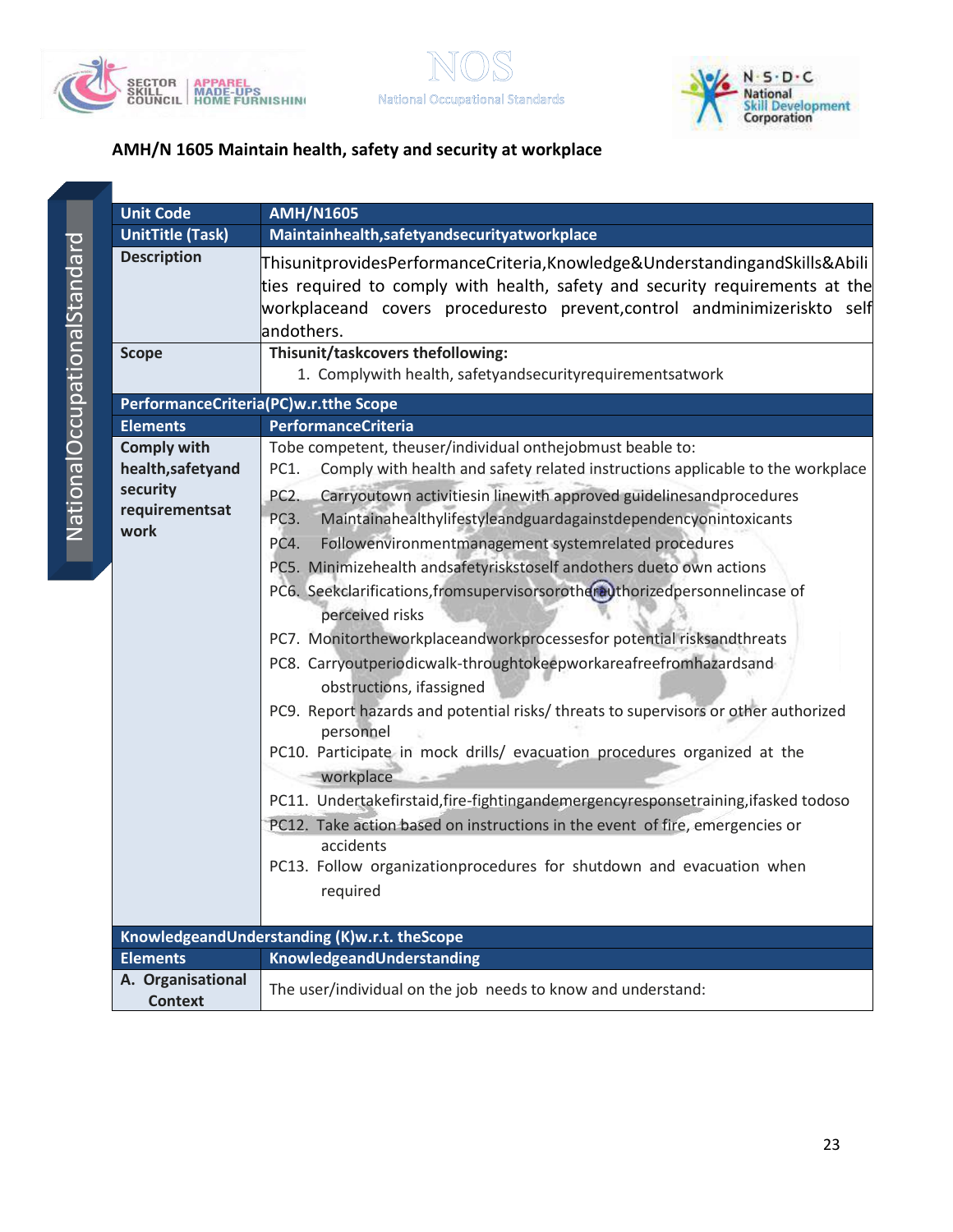



| (Knowledge of the<br>company/<br>organisation and<br>its processes) | KA1. Health and safety related practices applicable at the workplace<br>KA2. Potential hazards, risks and threats based on nature of operations<br>KA3. Potential risks due to own actions and methods to minimize these<br>KA4. Environmental management system related procedures at the workplace<br>KA5. Layout of the plant and details of emergency exits, escape routes,<br>emergency equipment and assembly points<br>KA6. Potential accidents and emergencies and response to these scenarios<br>KA7. Reporting protocol and documentation required<br>KA8. Details of personnel trained in first aid, fire-fighting and emergency<br>response<br>KA9. Actions to take in the event of a mock drills/ evacuation procedures or actual |
|---------------------------------------------------------------------|------------------------------------------------------------------------------------------------------------------------------------------------------------------------------------------------------------------------------------------------------------------------------------------------------------------------------------------------------------------------------------------------------------------------------------------------------------------------------------------------------------------------------------------------------------------------------------------------------------------------------------------------------------------------------------------------------------------------------------------------|
| B. Technical /<br><b>Domain</b><br>Knowledge                        | accident, emergency or fire<br>The user/individual on the job needs to know and understand:<br>KB1. Occupational health and safety risks and methods<br>Identification, handling and storage of hazardous substances<br><b>KB2.</b><br>Proper disposal system for waste and by-products<br><b>KB3.</b><br>Signage related to health and safety and their meaning<br>KB4.<br>Importance of sound health, hygiene and good habits<br>KB5.<br>KB6. Ill-effects of alcohol, tobacco and drugs                                                                                                                                                                                                                                                      |
| <b>Skills (S) w.r.ttheScope</b>                                     |                                                                                                                                                                                                                                                                                                                                                                                                                                                                                                                                                                                                                                                                                                                                                |
| <b>Elements</b>                                                     | <b>Skills</b>                                                                                                                                                                                                                                                                                                                                                                                                                                                                                                                                                                                                                                                                                                                                  |
|                                                                     |                                                                                                                                                                                                                                                                                                                                                                                                                                                                                                                                                                                                                                                                                                                                                |
| A. Core Skills/                                                     | <b>Writing Skills</b>                                                                                                                                                                                                                                                                                                                                                                                                                                                                                                                                                                                                                                                                                                                          |
| <b>GenericSkills</b>                                                | The user/ individual on the job needs to know and understand how to:<br>SA1. Write and document appropriate technical forms in required format of the<br>company<br><b>Reading Skills</b><br>The user/individual on the job needs to know and understand how to:<br>SA2. Read and comprehend the organizational documents pertaining to rules and<br>procedures<br>SA3. Read and understand manuals, health and safety instructions, memos, reports,<br>job cards etc.                                                                                                                                                                                                                                                                         |
|                                                                     |                                                                                                                                                                                                                                                                                                                                                                                                                                                                                                                                                                                                                                                                                                                                                |
|                                                                     | <b>Oral Communication (Listening and Speaking Skills)</b><br>The user/ individual on the job needs to know and understand how to:<br>SA4. Positively influence the team members into following procedures                                                                                                                                                                                                                                                                                                                                                                                                                                                                                                                                      |
| <b>B.</b> Professional<br><b>Skills</b>                             | <b>Decision Making</b>                                                                                                                                                                                                                                                                                                                                                                                                                                                                                                                                                                                                                                                                                                                         |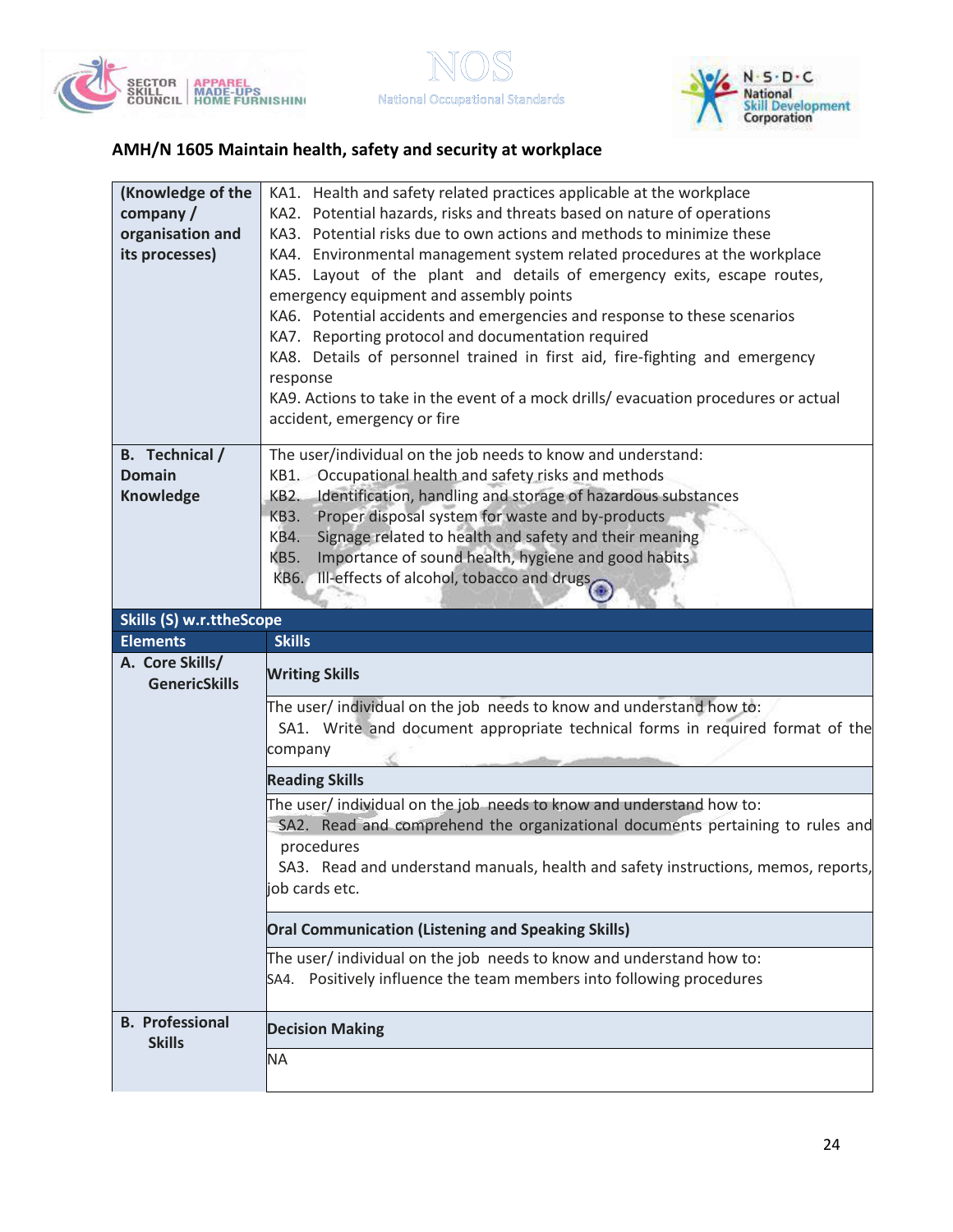





| <b>Plan and Organize</b>                                                                                                                   |
|--------------------------------------------------------------------------------------------------------------------------------------------|
| The user/individual on the job needs to know and understand how to:<br>SB1.<br>Keep work area free from potential hazards                  |
| <b>Customer Centricity</b>                                                                                                                 |
| <b>NA</b>                                                                                                                                  |
| <b>Problem Solving</b>                                                                                                                     |
| The user/individual on the job needs to know and understand how to:<br>Raise alarm<br>SB <sub>2</sub> .                                    |
| Report to supervisors and other authorized personnel fo rassistance<br>SB <sub>3</sub> .                                                   |
| <b>Analytical Thinking</b>                                                                                                                 |
| The user/individual on the job needs to know and understand how to:<br>Identify and report service malfunctions and chemical leaks<br>SB4. |
| <b>Critical Thinking</b>                                                                                                                   |
| <b>NA</b>                                                                                                                                  |
|                                                                                                                                            |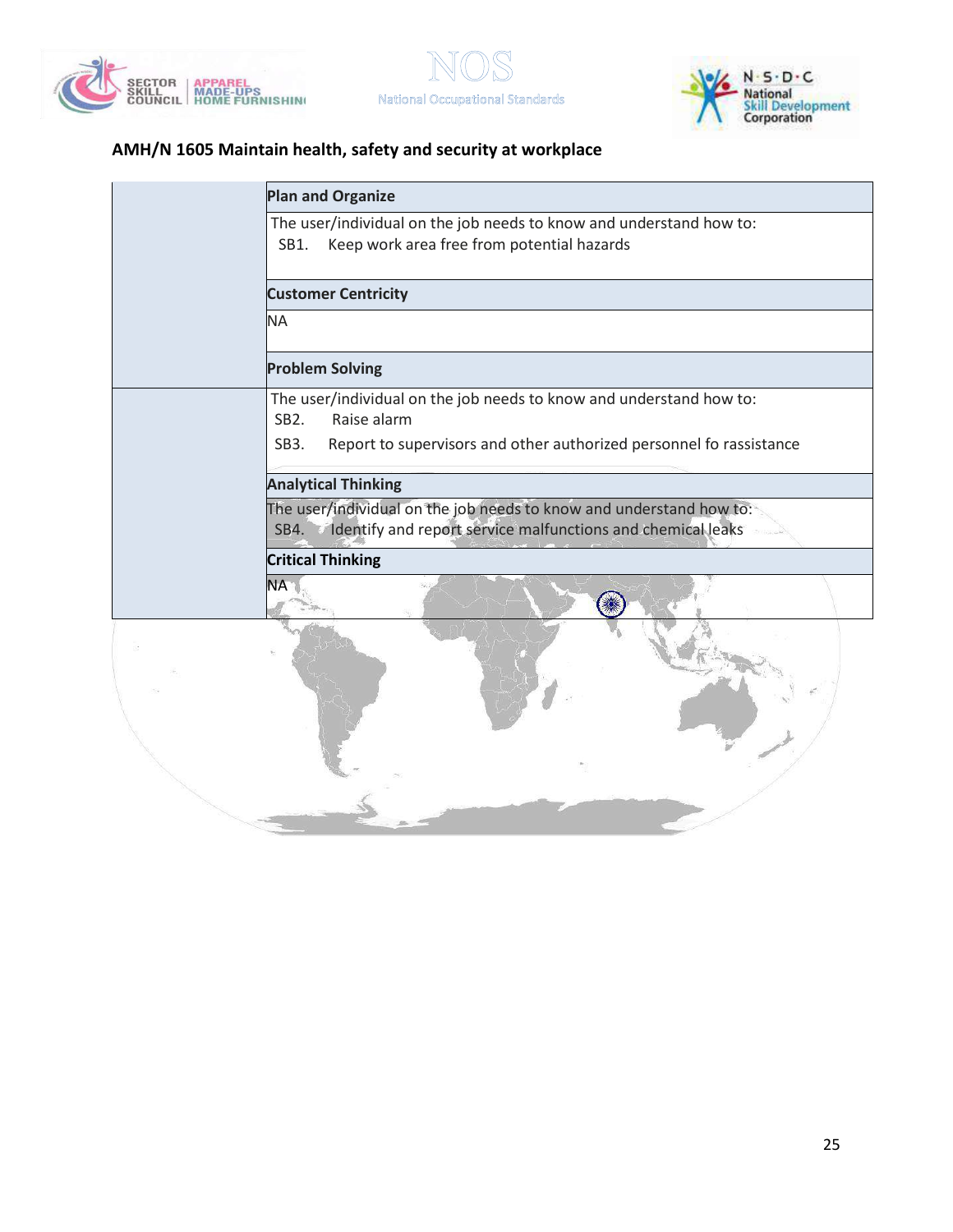





# **NOS Version Control**

| <b>NOS Code</b>            | <b>AMH/N 1605</b>                                                        |                         |              |  |  |
|----------------------------|--------------------------------------------------------------------------|-------------------------|--------------|--|--|
| <b>Credits (NSQF)</b>      | <b>TBD</b>                                                               | <b>Version number</b>   | 1.0          |  |  |
| <b>Industry</b>            | Apparel, Made-Up's and<br><b>Home Furnishing</b>                         | <b>Drafted on</b>       | 08/08/14     |  |  |
| <b>Industry Sub-sector</b> | <b>Apparel</b>                                                           | Last reviewed on        | 17/10/14     |  |  |
| <b>Occupation</b>          | <b>Export Marketing &amp;</b><br><b>RESERVES</b><br><b>Documentation</b> | <b>Next review date</b> | 30/12/15     |  |  |
|                            |                                                                          |                         | <b>TANKS</b> |  |  |

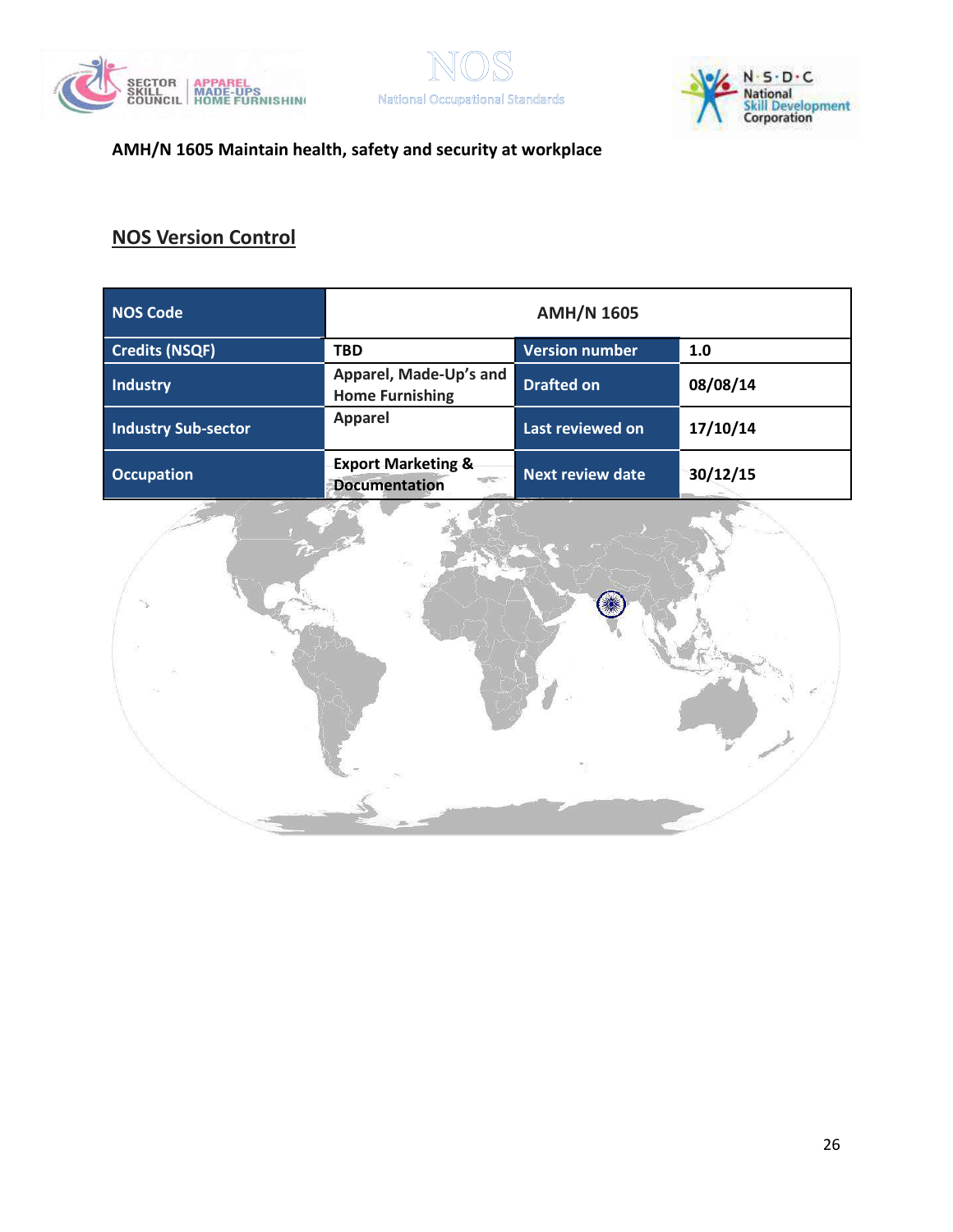



### **CRITERIA FOR ASSESSMENT OF TRAINEES**

**Export Assistant AMH/Q1601 AMHSSC**

#### **Guidelines for Assessment**

1. Criteria for assessment for each Qualification Pack will be created by the Sector Skill Council. Each Performance Criteria (PC) will be assigned marks proportional to its importance in NOS. SSC will also lay down proportion of marks for Theory and Skills Practical for each PC

2. The assessment for the theory part will be based on knowledge bank of questions created by the SSC

3. Individual assessment agencies will create unique question papers for theory part for each candidate at each

examination/training center (as per assessment criteria below)

4. Individual assessment agencies will create unique evaluations for skill practical for every student at each examination/training center based on this criteria

5. To pass the Qualification Pack, every trainee should score a minimum of 50% in every NOS.

6. In case of successfully passing only certain number of NOS's, the trainee is eligible to take subsequent assessment on the balance NOS's to pass the Qualification Pack

|                                                                   |                                                                                                                                  | Total<br>Marks<br>350 | Out of | <b>Theory</b>  | <b>Skills</b><br>Practical | ViVa                        |
|-------------------------------------------------------------------|----------------------------------------------------------------------------------------------------------------------------------|-----------------------|--------|----------------|----------------------------|-----------------------------|
| 1. AMH/N1601<br>Framework of<br>Export<br>Marketing<br>Management | PC1. Analyze the export marketing business & the<br>operations involved                                                          |                       | 8      |                |                            |                             |
|                                                                   | PC2. Interpret the export marketing terms $\&$<br>understand the processes involved                                              |                       | 8      |                | 3                          | $\overline{2}$              |
|                                                                   | PC3. Apply export-market entry strategies                                                                                        |                       | 8      | 4              | $\mathfrak{D}$             | $\mathfrak{D}$              |
|                                                                   | PC4. Analyze the factors that affect cost in export<br>marketing                                                                 |                       | 8      | 4              | 2                          | $\overline{2}$              |
|                                                                   | PC5. Be adept in understanding foreign currencies<br>& conversion                                                                | 100                   | 8      | 4              | $\overline{2}$             | $\mathfrak{D}$              |
|                                                                   | PC6. Be updated on current market trade in respect<br>of various foreign currencies                                              |                       | 8      | 2              | 4                          | $\mathcal{D}_{\mathcal{L}}$ |
|                                                                   | PC7. Manage the export distribution across<br>geography                                                                          |                       | 8      | 4              | 2                          | $\mathfrak{D}$              |
|                                                                   | PC8. Understand the Institutional Framework for<br>Export Promotional Council & World Trade<br>Organization                      |                       | 7      | $\mathfrak{D}$ | 4                          |                             |
|                                                                   | PC9. Coordinate with Export Promotional<br>Council/Ministry of commerce &Industry for<br>affiliation & documentation formalities |                       | 4      | 1              | 2                          |                             |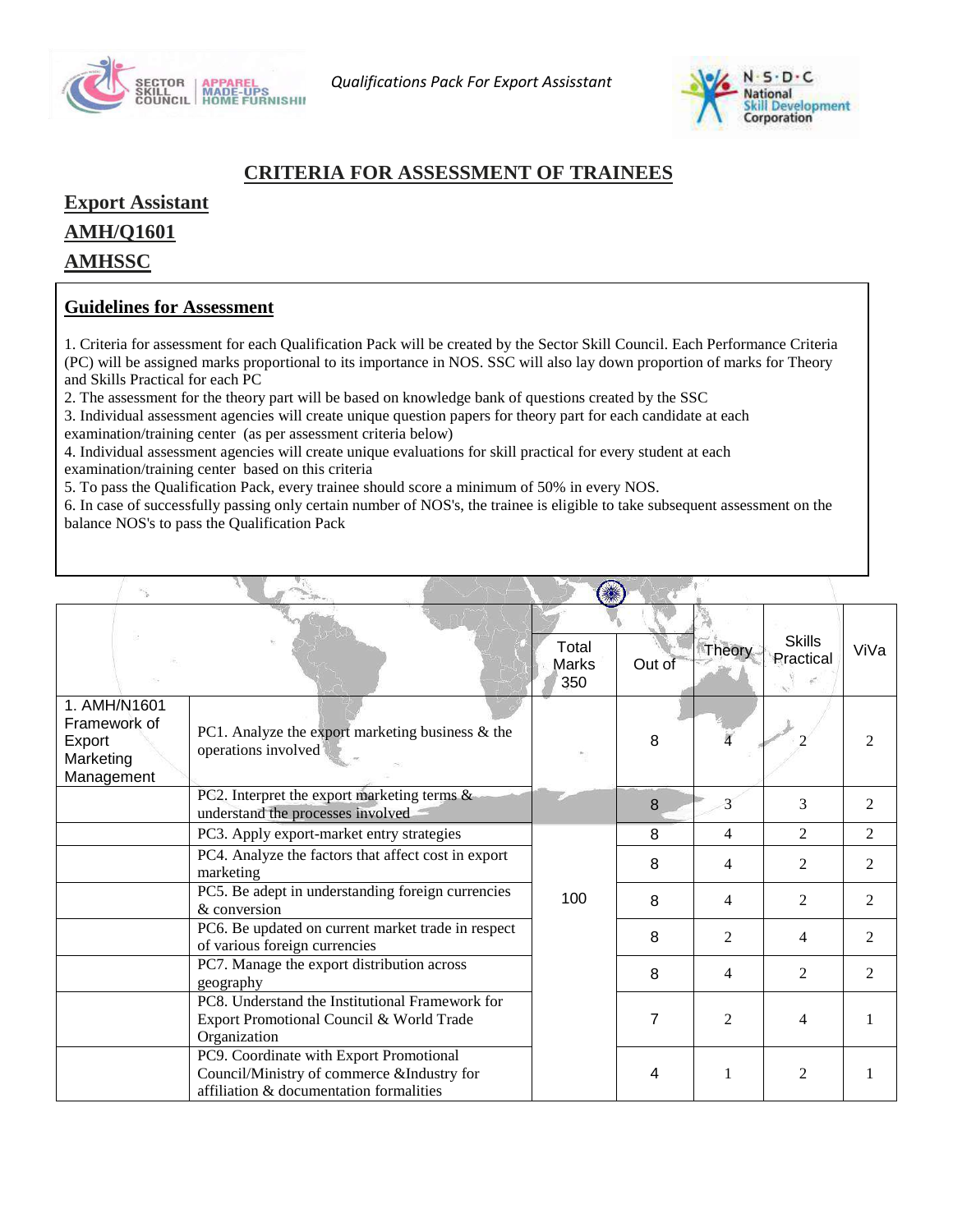

*Qualifications Pack For Export Assisstant* 



|                                                                       | PC10. Understand & interpret the various export<br>schemes                                                                                                                                                                                                                                                      |       | 6              | 2              | 1              | 3              |
|-----------------------------------------------------------------------|-----------------------------------------------------------------------------------------------------------------------------------------------------------------------------------------------------------------------------------------------------------------------------------------------------------------|-------|----------------|----------------|----------------|----------------|
|                                                                       | PC11. Interpret Export Financing Methods and<br>Terms of Payment                                                                                                                                                                                                                                                |       | 6              | 2              | 2              | 2              |
|                                                                       | PC12. Carry out Export Credit and Foreign<br>Exchange Risk Management                                                                                                                                                                                                                                           |       | 8              | $\overline{4}$ | 3              | 1              |
|                                                                       | PC13. Apply export promotional strategies where<br>appropriate                                                                                                                                                                                                                                                  |       | 6              | 2              | 3              | 1              |
|                                                                       | PC14. Carry out all export marketing functions<br>effectively                                                                                                                                                                                                                                                   |       | $\overline{7}$ | 2              | 3              | 2              |
|                                                                       |                                                                                                                                                                                                                                                                                                                 | Total | 100            | 40             | 35             | 25             |
| 2.AMH/N 1602<br>Documentation<br>related to<br>export<br>transactions | PC1. Create and manage Documentation related to<br>pre & post shipment                                                                                                                                                                                                                                          |       | 8              | 2              | 2              | 2              |
|                                                                       | PC2. Create and manage Export Sales Contract                                                                                                                                                                                                                                                                    |       | $7-$           | 3              | 3              | 1              |
|                                                                       | PC3. Handle the Central Excise/Customs<br>Clearance: Regulations, Procedures and<br>Documentation                                                                                                                                                                                                               |       | 6              |                | 2              | $\overline{2}$ |
|                                                                       | PC4.DoProcessing of an Export Order                                                                                                                                                                                                                                                                             |       | 8              | $\overline{4}$ | 3              | 1              |
|                                                                       | PC5. Use the correct tools and equipments                                                                                                                                                                                                                                                                       |       | $\bf{8}$       | 4              | $\overline{2}$ | $\overline{2}$ |
| $\mathcal{L}_{\mathcal{L}}$                                           | PC6. Prepare & check all pre-shipment documents<br>including:<br>· invoice<br>• packing list<br>• gr form<br>• ar-4/ ar4a form<br>· etc licence<br>• indent<br>• acceptance of contract<br>· letter of credit (loc)<br>· qc certificate<br>• port trust date<br>• any other<br>· sign of inspector/ customs div | 100   | 8              |                | 2              | $\overline{2}$ |
|                                                                       | PC7.To complete, file and maintain EXIM<br>documents pertaining to Pre and Post Shipment.                                                                                                                                                                                                                       |       | 6              | 3              | 2              | 1              |
|                                                                       | PC8. Liaise with customs and excise officials                                                                                                                                                                                                                                                                   |       | $\overline{7}$ | 2              | 3              | 2              |
|                                                                       | PC9. Handle duty backward matters                                                                                                                                                                                                                                                                               |       | 6              | 3              | 1              | 2              |
|                                                                       | PC10. Take care of applications for export<br>incentives                                                                                                                                                                                                                                                        |       | $\overline{7}$ | 3              | $\overline{2}$ | 2              |
|                                                                       | PC11. Obtaining advance license from Jt DGFT<br>(Director General of Foreign Trade), Adherence<br>with contracts and agreements<br>PC12. Looking after freight forwards, CHA                                                                                                                                    |       | 6              | 3              | 2              | 1              |
|                                                                       | (Customs House Agent), Transporter                                                                                                                                                                                                                                                                              |       | $\overline{7}$ | 3              | $\overline{4}$ | 2              |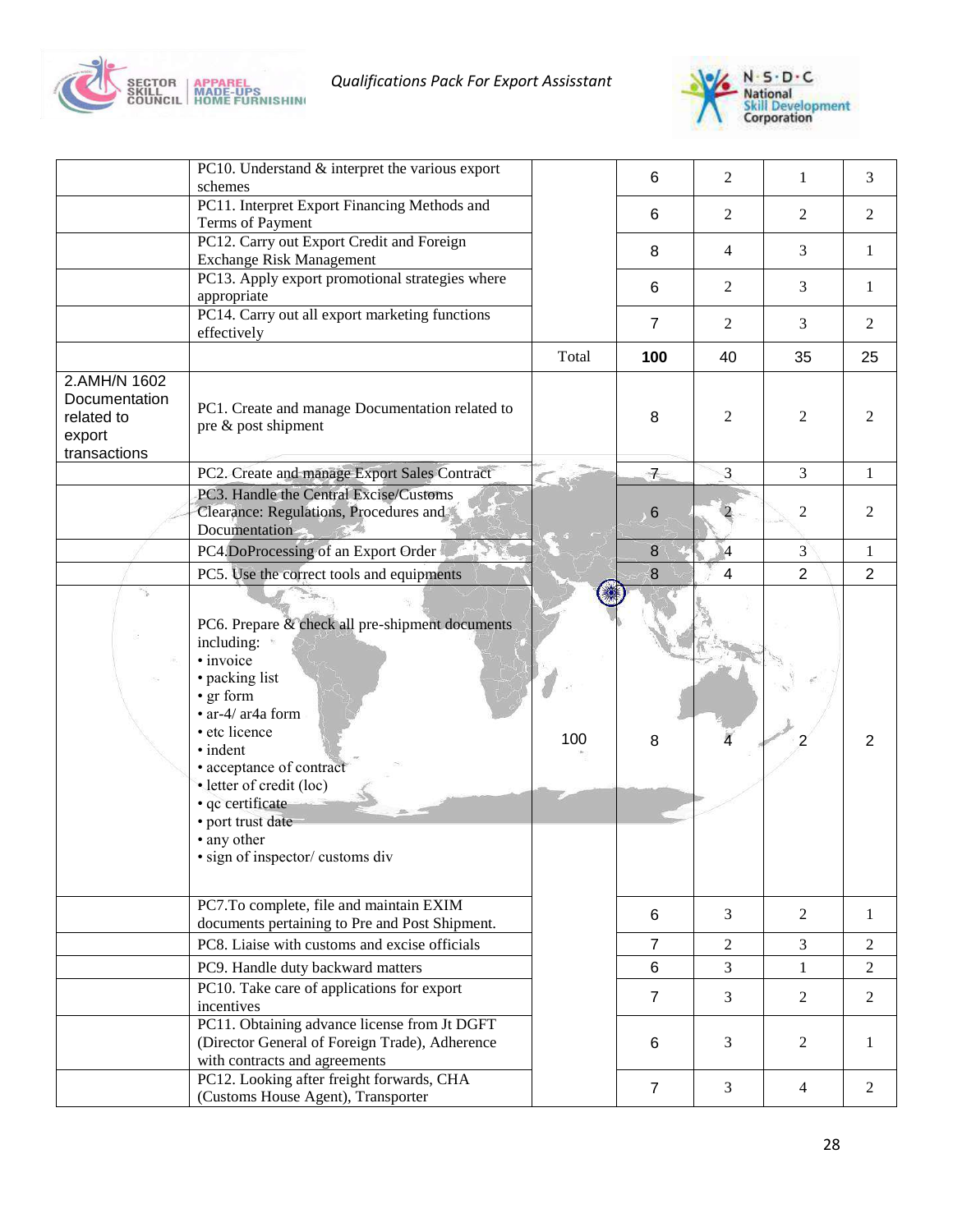



|                         | PC13. Communication with suppliers, consignee,                                   |       | $\overline{7}$  | $\overline{2}$ | 2                       | 3              |
|-------------------------|----------------------------------------------------------------------------------|-------|-----------------|----------------|-------------------------|----------------|
|                         | agents, transporters<br>PC14.To follow up regularly and diligently with          |       |                 |                |                         |                |
|                         | logistics companies to ensure timely shipments of                                |       | 5               | 1              | $\overline{2}$          | 2              |
|                         | goods                                                                            |       |                 |                |                         |                |
|                         | Negotiation $&$ co-ordination with customs<br>PC15.                              |       | 4               | 1              | $\overline{2}$          | 1              |
|                         | agents for Freight Rates, Customs clearances                                     |       |                 |                |                         |                |
|                         |                                                                                  |       |                 |                |                         |                |
|                         |                                                                                  | Total | 100             | 40             | 34                      | 26             |
| 3.AMH/N1603             |                                                                                  |       |                 |                |                         |                |
| Comply with             | PC1. Carry out work functions in accordance with                                 |       |                 |                |                         |                |
| legal                   | legislation and regulations, organizational                                      |       | 10              | 4              | 4                       | 2              |
| and ethical             | guidelines and procedures                                                        |       |                 |                |                         |                |
| requirements            |                                                                                  |       |                 |                |                         |                |
|                         | PC2. Seek and obtain clarifications on policies and                              |       |                 |                |                         |                |
|                         | procedures, from your Supervisor or other                                        | 50    | 10              |                | $\overline{\mathbf{4}}$ | $\overline{2}$ |
|                         | authorized personnel<br>PC3. Apply and follow these policies and                 |       |                 |                |                         |                |
|                         | procedures within your work practices                                            |       | 10              |                | 3                       | $\overline{2}$ |
|                         | PC4. Provide support to your supervisor and team                                 |       |                 |                |                         |                |
|                         | members in enforcing these considerations                                        |       | 10              | 3              | 3                       | 4              |
|                         | PC5. Identify and report any possible deviation to                               |       |                 |                |                         |                |
|                         | these requirements                                                               |       | 10 <sub>1</sub> | 3              | 4                       | 3              |
|                         |                                                                                  |       |                 |                |                         |                |
|                         |                                                                                  | Total | 50              | 19             | 18                      | 13             |
| 4 AMH/N1604             |                                                                                  |       |                 |                |                         |                |
| Fundamentals of         |                                                                                  |       |                 |                |                         |                |
| trade logistics         | PC1. Check pre shipment document                                                 |       | 7               | 3              | 2                       | $\overline{2}$ |
| as applied in           |                                                                                  |       |                 |                |                         |                |
| international<br>trade  |                                                                                  |       |                 |                |                         |                |
|                         | PC2. Understand and identify the best suitable                                   |       |                 |                |                         |                |
|                         | logistics as per buyer's standard                                                |       | 8               | 5              | $\overline{c}$          | 1              |
|                         | PC3. Interpret and negotiate the logistics cost with                             | 50    |                 |                |                         |                |
|                         | different type of shipment mode                                                  |       | 7 <sup>5</sup>  | $\overline{2}$ | 2                       | 3              |
|                         | PC4. Track the shipment and follow up for payment                                |       | 8               | 2              | 4                       | 2              |
|                         | PC5. Communicate with logistic agency, buying                                    |       | 5               | $\overline{c}$ | $\overline{c}$          | 1              |
|                         | offices and buyers                                                               |       |                 |                |                         |                |
|                         | PC6. Apply knowledge of different types of                                       |       | $\overline{7}$  | $\mathbf{1}$   | $\mathfrak{S}$          | $\mathbf{1}$   |
|                         | Transport and the best suitable method                                           |       | $\,8\,$         | $\overline{2}$ | 5                       | $\mathbf{1}$   |
|                         | PC7. Manage logistics processes as per norms<br>Total                            | Total | 50              | 17             | 22                      | 11             |
| 5 AMH/N1605             | PC1. Comply with health and safety related                                       |       |                 |                |                         |                |
| Comply with             | instructions applicable to the workplace                                         |       | 4               | 1              | $\overline{2}$          | $\mathbf{1}$   |
| health, safety          | PC2. Carryout own activities in line with approved                               |       |                 |                |                         |                |
| and security            | guidelines and procedures                                                        | 50    | 4               | 1              | $\overline{2}$          | 1              |
| requirements at<br>work | PC3. Maintain a healthy lifestyle and guard against<br>dependency on intoxicants |       | 5               | 2              | $\mathfrak{2}$          | $\mathbf{1}$   |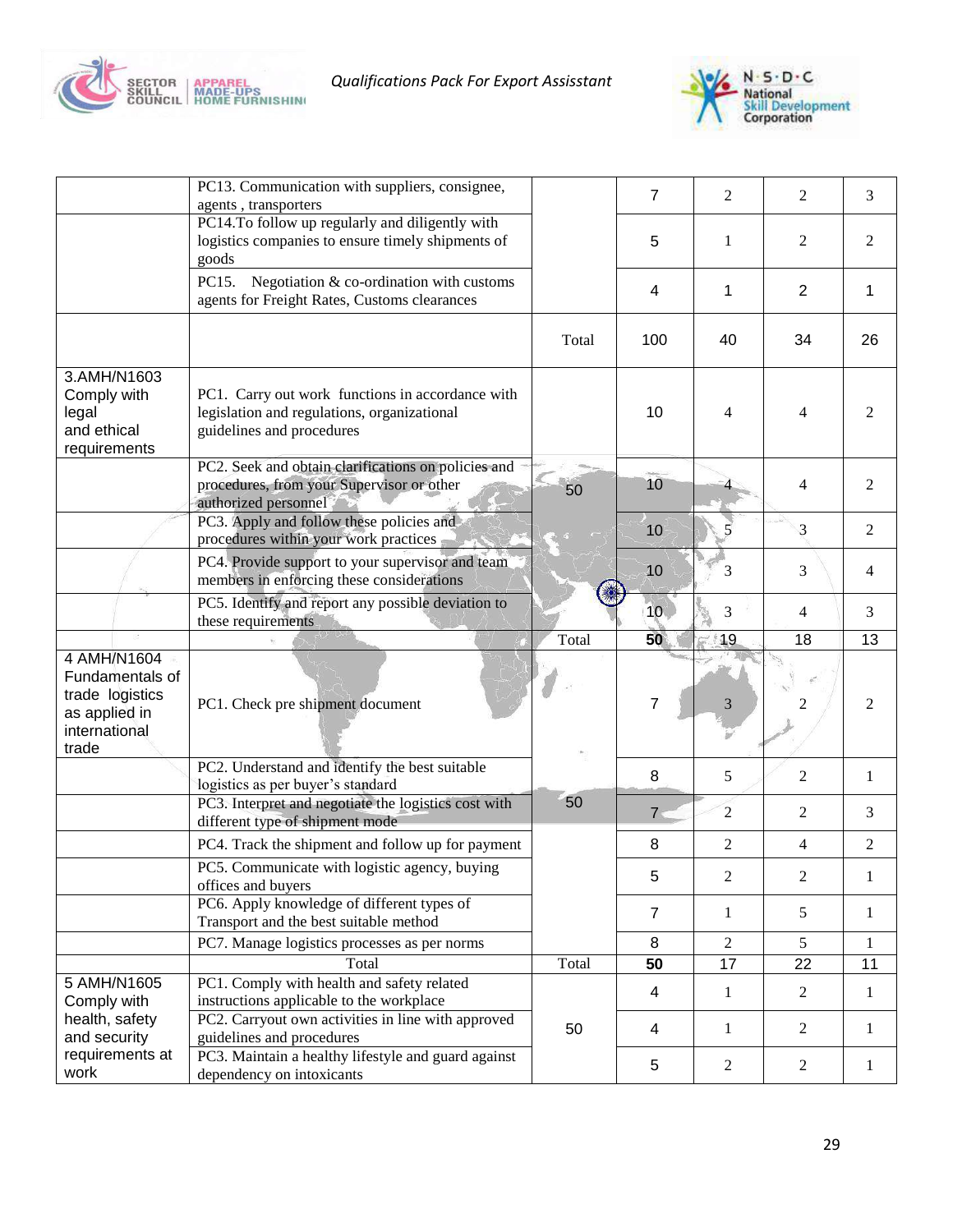

*Qualifications Pack For Export Assisstant* 



| <b>GRAND TOTAL</b>                                                                                                        |       | 350                      | 130 | 130            | 90             |
|---------------------------------------------------------------------------------------------------------------------------|-------|--------------------------|-----|----------------|----------------|
|                                                                                                                           | Total | 50                       | 14  | 21             | 15             |
| PC13. Follow organization procedures for<br>shutdown and evacuation when required                                         |       | 3                        |     | 1              |                |
| PC12. Take action based on instructions in the<br>event of fire, emergencies or accidents                                 |       | $\overline{\mathcal{L}}$ |     | $\overline{c}$ |                |
| PC11. Undertake first aid, fire-fighting and<br>emergency response training, if asked to do so                            |       | 5                        |     | 3              |                |
| PC10. Participate in mock drills/evacuation<br>procedures organized at the<br>workplace                                   |       | 5                        | 1   | 3              |                |
| PC9. Report hazards and potential risks/threats to<br>supervisors or other authorized personnel                           |       | 3                        | 1   |                |                |
| Carryout periodic walk-through to keep<br><b>PC8.</b><br>work area free from hazards and obstructions, if<br>assigned     |       | 3                        | 1   |                |                |
| Monitor the workplace and work processes<br><b>PC7.</b><br>for potential risks and threats                                |       | 3                        | 1   | 1              |                |
| Seek clarifications, from supervisors or<br>PC <sub>6</sub> .<br>other authorized personnel in case of perceived<br>risks |       | 4                        | 1   |                |                |
| Minimize health and safety risks to self and<br>PC5.<br>others due to own actions                                         |       | 4                        | 1   |                | $\mathfrak{D}$ |
| PC4. Follow environment management system<br>related procedures                                                           |       | 3                        |     |                |                |
|                                                                                                                           |       |                          |     |                |                |